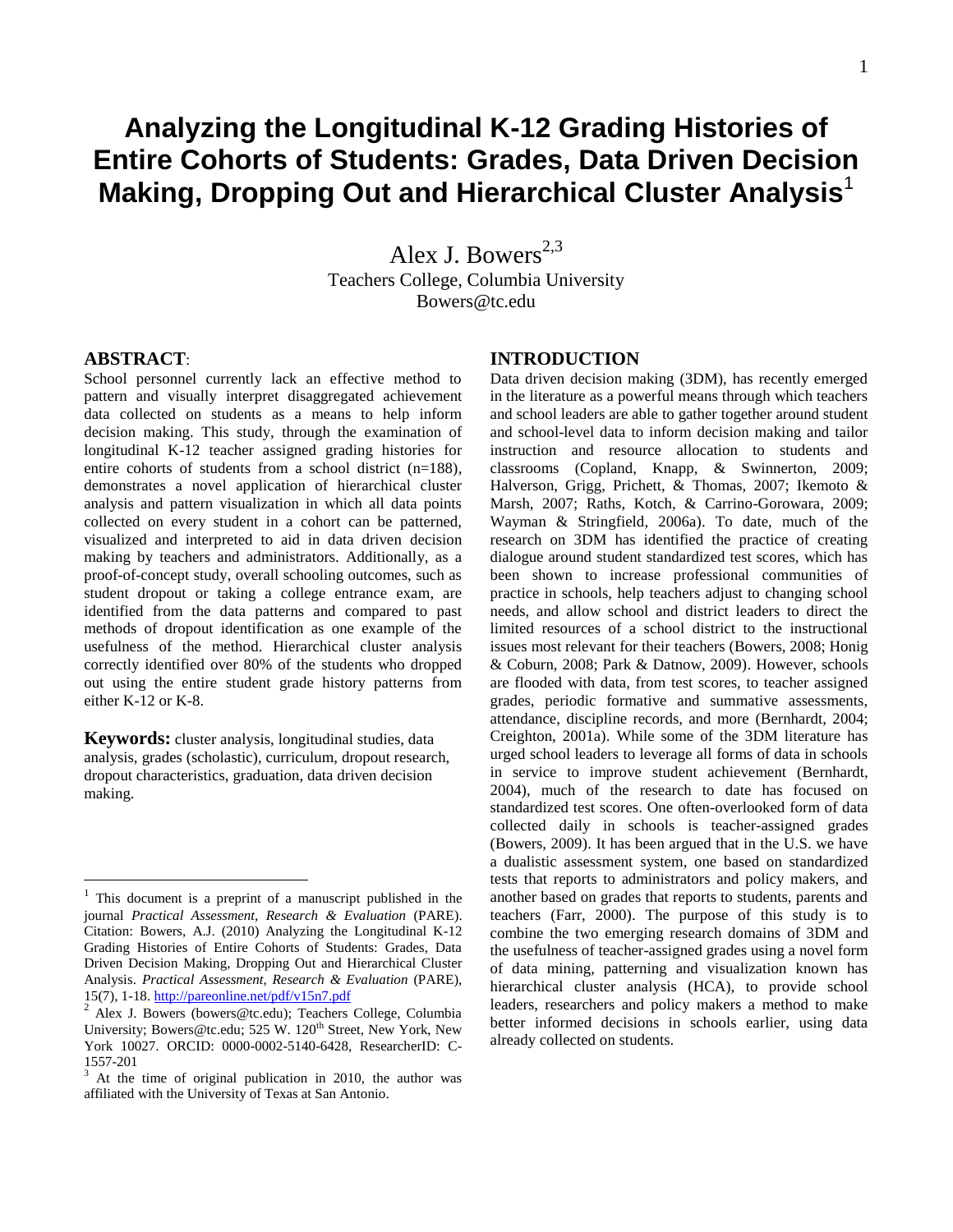#### *Teacher-Assigned Grades as Useful Data in Schools*

When considering teacher-assigned grades as useful data in schools, much of the research on grades has maligned grades as a poor assessment of academic knowledge, and has urged teachers to forgo grades for other forms of more standardized or aligned assessments (Brookhart, 1991; Carr & Farr, 2000; Hargis, 1990; Kirschenbaum, Napier, & Simon, 1971; Shepard, 2006; Wilson, 2004). Termed "hodge-podge" or "kitchen sink" grading, surveys of teachers have repeatedly found that teachers award students grades for a variety of factors, including academic knowledge, attendance, participation, and behavior (Brookhart, 1991; Cizek, Fitzgerald, & Rachor, 1995-1996; Cross & Frary, 1999; McMillan, 2001). Nevertheless, teachers have historically been resistant to efforts to reform grading practices (Cizek, 2000), and instead award grades for these variety of factors, all while standardized testing pressures have increased in addition to, rather than in replacement of, all of the past forms of assessment going on in schools daily (Farr, 2000). Indeed, while administrators have indicated that they privilege standardized test scores over other forms of data (Guskey, 2007), little criterion validity has been shown for test scores as they relate to overall student school or life outcomes (Rumberger & Palardy, 2005), whereas teacher-assigned grades have a long history of predicting overall student outcomes, such as graduating or dropping out (Bowers, 2010).

An emerging line of research has begun to ask why teacherassigned grades are predictive of overall student outcomes, but are a weak indicator of academic knowledge when compared to standardized test scores (Bowers, 2009, 2010; Lekholm & Cliffordson, 2008; O'Connell & Sheikh, 2009). This research has suggested that about 25% of the variance in grades is attributable to assessing academic knowledge (grades and test scores historically correlate at 0.5), but that the other 75% of teacher-assigned grades appear to assess a student's ability to negotiate the social processes of school (Bowers, 2009). Termed a Success at School Factor (SSF), teachers appear to award grades as an assessment of student performance in the institution of schooling, awarding higher grades for participation, behavior, and attendance which in the end appears to be a fairly accurate assessment of overall student outcomes, such as graduating on time (Bowers, 2009, 2010). For school leaders, who have the unique authority to look longitudinally across the system (Bowers, 2008), this research indicates that teacher-assigned grades could be a useful type of data for 3DM, especially when it comes to early determinations of possible overall student outcomes, such as dropping out of school. Indeed, the vast majority of the dropout literature indicates that early school district identification of the students most at risk of dropping out (as early as late elementary and middle school) may be the most effective means of designing and implementing interventions (Alexander, Entwisle, & Kabbani, 2001; Balfanz, Herzog, & MacIver, 2007; 2

Rumberger, 1995). This is one of the main purposes of data driven decision-making; using data already collected in schools to help drive decisions on improving specific school, teacher and student outcomes.

#### *Visualizing Data for 3DM in Schools*

If grades are useful to help teachers and school leaders engage in 3DM, what are the best ways of going about examining the data and determining where, when, and how students may be overly challenged with the system and therefore would need additional resources and opportunities to improve? The use of cross-sectional means and standard deviations for schools, classrooms and subgroups of students has been long proposed (Creighton, 2001b; Konold & Kauffman, 2009). However, aggregated descriptive statistics give only an overview of the central tendency of a sample, obscuring the actual trends in individual student achievement that may provide the clues to inform teachers and school leaders that a student has shifted from on-track performance to significantly challenged with school. An alternative is to inspect every data element individually for each student, but for schools with hundreds or thousands of students, understanding and interpreting trends becomes impossible. As a third option, some researchers have proposed that single student course failures could be used for this purpose, since early failure in reading or mathematics has been shown to be highly predictive of student schooling outcomes (Allensworth & Easton, 2005, 2007; Balfanz et al., 2007). Indeed, much of the past research has focused on using logistic regression to predict the likelihood of dropping out of school given if a student has failed a core course (Alexander et al, 2001, Allensworth & Easton, 2005, 2007; Balfanz et al. 2007). However, this issue returns to the problem of reducing the rich set of data represented by individual student achievement trends to aggregated means and fitted regression slope equations that are generalizable to the population, but less useful for making data driven decisions for individual students and schools. Additionally, depending upon single course failures may be too late for many students, since the negative effects of failure place the students farther and farther behind before the organization can recognize the problem and devise a solution. The goal should be to interrupt a decline in achievement early, before it results in future course failure, especially if an early but small decline is predictive of major future challenges with school years later (Bowers, 2010). However, educators engaged in 3DM currently lack an effective means to disaggregate data while still providing a predictive context for that data. Cizek (2000) provides a caution for proponents of 3DM for teachers and school leaders in today's schools:

It's an unfortunate irony: At no other time have educators, parents, students and policymakers had so much assessment information with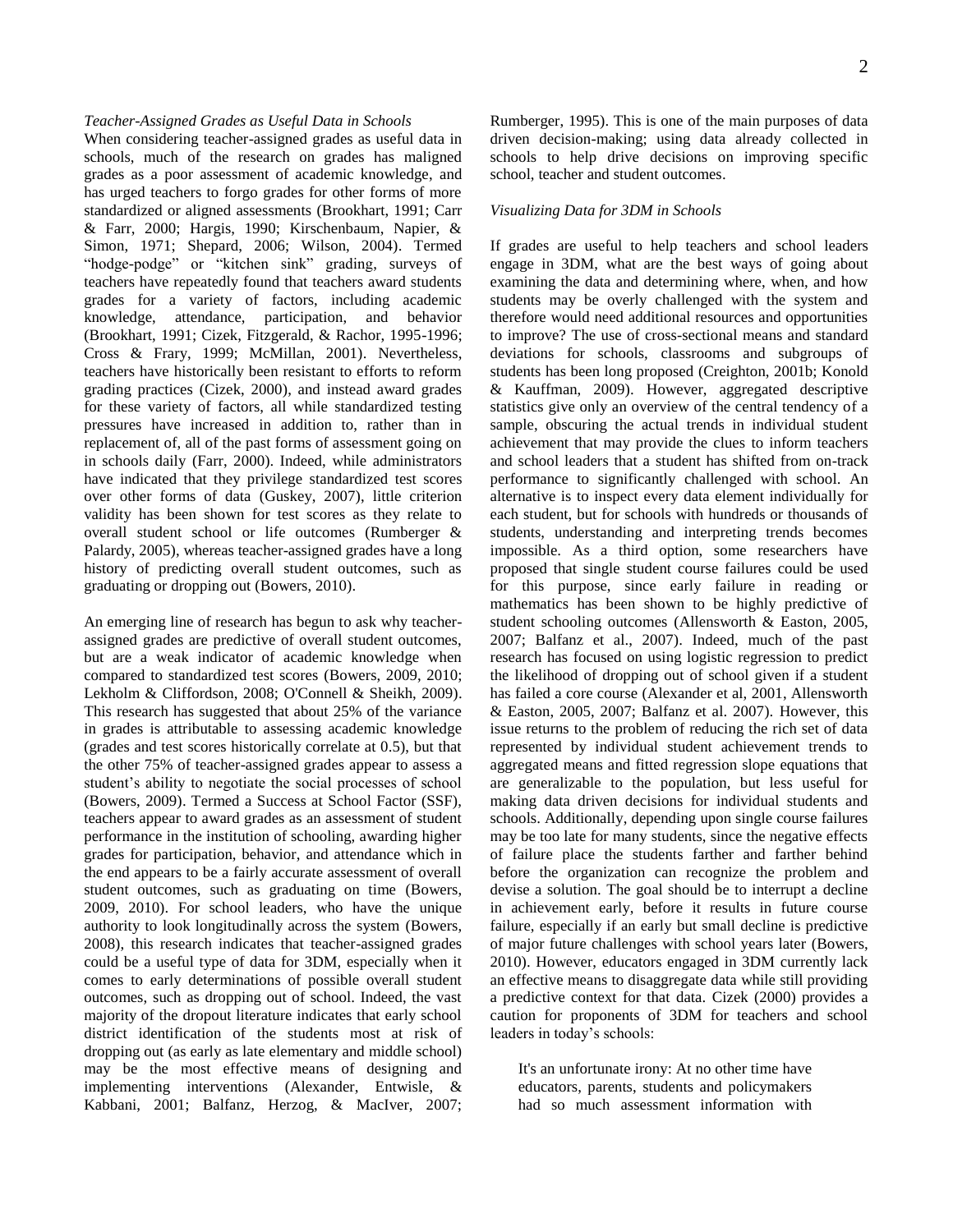which to make sense of educational reform; at the same time, these groups also receive little guidance regarding what the information means, its quality or what to do with it. Measurement specialists should not be surprised, if, in the face of assessment overload, educators rely increasingly on intuition or arbitrarily pick and choose from discrepant assessment results when they make important educational decisions. (p.17)

Consequently, while much of the 3DM literature has focused on the use of data systems, data rooms, and discussion of student scores (Halverson et al., 2007; Hamilton et al., 2009; Wayman, Cho, & Johnston, 2007; Wayman & Stringfield, 2006b), few studies to date have proposed and tested methods that would allow schools to not only inspect their student's data, but allow practitioners to understand the complexities of the data, analyze longitudinal trends, and make predictions based on their school's past performance. In this study, I adapt innovations from the broader data mining literature to propose the use of hierarchical cluster analysis (HCA) and heatmaps as a novel means to pattern and interpret longitudinal trends in student data, such as teacher-assigned grades, which I use here to illustrate the method. As an example of a small set of hypothetical data using simplified and extreme values to initially demonstrate the differences in patterns, Figure 1A presents an unordered list of hypothetical student noncumulative grade point averages (GPA) from just grades 9- 12 in which an A=4, B=3, C=2, D=1, F=0. For just eight students, this table demonstrates the complexities of the data. From this data, it is difficult to tell one student apart from another. Imagine not eight students for Figure 1A, but hundreds or thousands, and not just for the four years of high school but all thirteen years K-12. Such tables of data become uninterpretable, and lead to the types of garbagecan decision making (Cohen, March, & Olsen, 1972; March, 1997) that Cizek (2000) warns of in the quote above as practitioners become overwhelmed with the size and longitudinal nature of the dataset. As noted above, focusing instead on measures of central tendency or inferential statistics, such as the mean or logistic regression, also does not address the issue, since the goal is to address the individual needs of each student based on their performance to date in the system provided to them.

The broader data mining literature provides a way to bring order and a means to analyze all of the data without aggregating the data, displaying each individual's information patterned and displayed in a way that allows for interpretation of large longitudinal datasets. Known as hierarchical cluster analysis (HCA), this multivariate statistical method uses a series of nested correlation calculations, or distance measures, to reorder a dataset such that "clusters" of data patterns are closest to each other in a list (Anderberg, 1973; Hubert, Köhn, & Steinley, 2009; Rencher, 2002; Romesburg, 1984; Sneath & Sokal, 1973). As an example, the table in Figure 1A discussed above presents the non-cumulative grades of eight students for four years of high school, ordered by student number. Figure 1B uses HCA to reorder the list, such that longitudinal data patterns that are most similar are closest to each other in the list, such that students 3, 7 and 5 are proximal to each other, while students 6, 1, and 2 are also proximal to each other, but further away from 3 and 7. HCA also provides a means to draw what is known as a cluster tree, or a dendrogram ("dendro" from the Greek meaning "roots or tree"). Based on the distance calculations, here uncentered correlation using an average linkage clustering algorithm (see Methods and Appendix A), the cluster tree on the left in Figure 1B visually represents the similarity or dissimilarity of each of the data patterns, with shorter horizontal lines indicating more similarity, longer horizontal lines indicating more dissimilarity in patterns. Vertical lines connect the closest rows to form the clusters. Thus, each data row is "clustered" by similarity, such that the previously unordered list is reordered with the most similar data patterns closest to each other.

An additional more recent innovation in the data mining literature has been the use of a heatmap with HCA (Eisen, Spellman, Brown, & Botstein, 1998; Weinstein et al., 1997). Tables of numbers or data are difficult for the human eye to interpret, however as stated in the HCA literature, humans are very adept at identifying and interpreting patterns of colors. A heatmap takes advantage of this difference, transforming each data point from a number or symbol (such as a grade) into a block of color, in which a hotter color indicates a higher score (such as red), a cooler color indicates a lower score (such as blue), and a neutral color indicates a central score (such as grey). Figure 1C extends the above HCA example to a heatmap, such that the order of the student list places students with similar grade patterns proximal to each other, the cluster tree indicates the calculated amount of similarity or dissimilarity, and the heatmap allows for the visual inspection and interpretation of the longitudinal grading histories (see Fig. 1). By examining Figure 1C, the longitudinal data patterns for an ordered list of students based on the similarity in grades is made much more obvious. Here, the highly graded students cluster near the top, while the most dissimilar students are in the center (longest horizontal lines in the cluster tree) and the low graded students cluster near the bottom. In addition, heatmaps can also contain dichotomous data as an extension of the main map, here in Figure 1C represented by a black box indicating that a student either dropped out or took the ACT (Fig. 1C, right). For data driven decision-making, from this type of data patterning through HCA and visualization with a heatmap, large longitudinal datasets can be examined without resorting to aggregating the data to overall means, and preserving each student's individual set of data while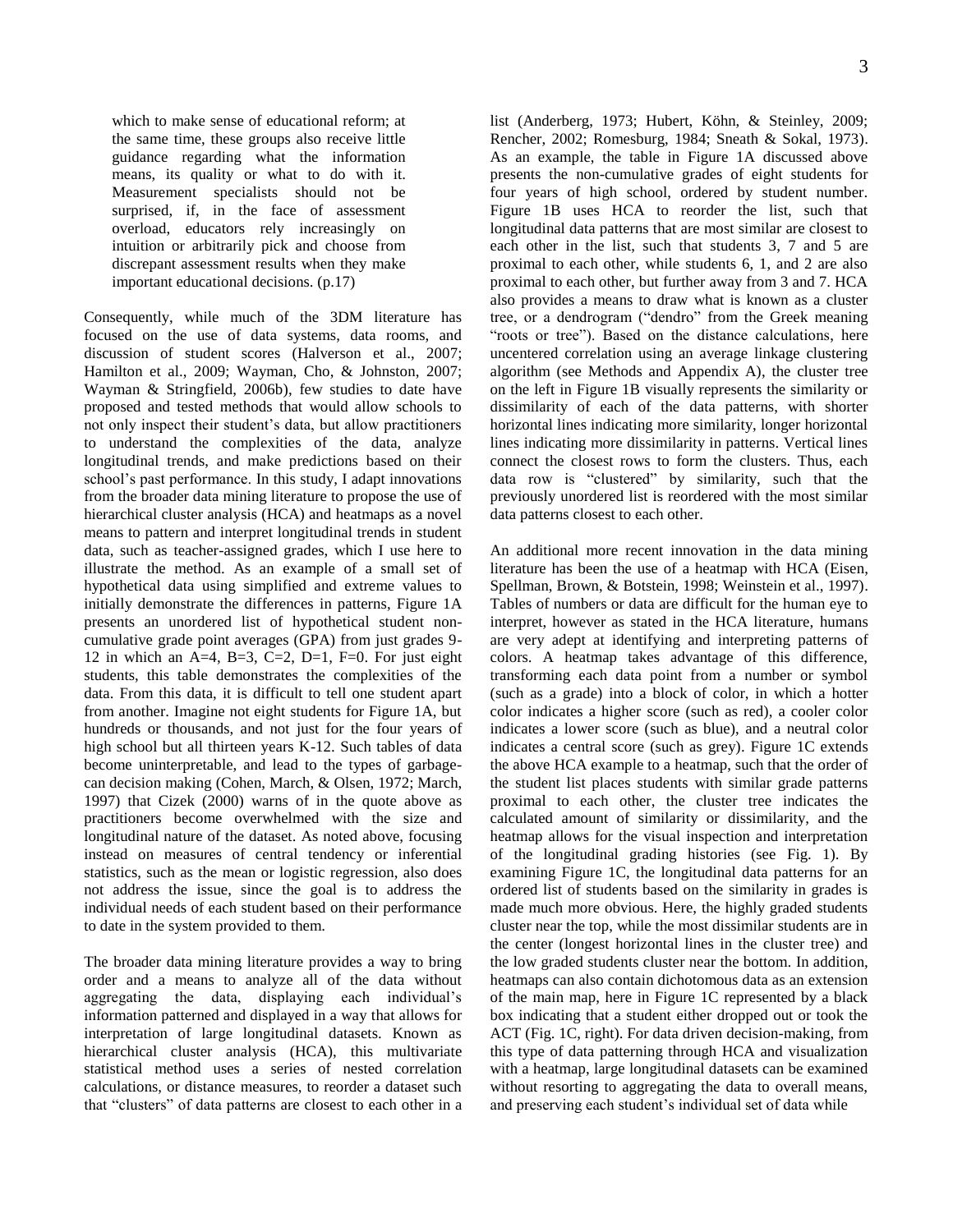**Figure 1** An Example of Hierarchical Cluster Analysis (HCA) with non-cumulative Grades

|           | <b>GPA</b> at Grade Level   |    |    |    |  |  |
|-----------|-----------------------------|----|----|----|--|--|
| Student#  |                             | 10 | 11 | 12 |  |  |
| Student 1 |                             |    |    |    |  |  |
| Student 2 |                             |    |    |    |  |  |
| Student 3 |                             |    | 3  |    |  |  |
| Student 4 | $\mathcal{D}_{\mathcal{L}}$ |    |    |    |  |  |
| Student 5 |                             |    |    |    |  |  |
| Student 6 |                             |    |    |    |  |  |
| Student 7 |                             | 3  |    |    |  |  |
| Student 8 |                             |    |    |    |  |  |

**A**. An unordered list of hypothetical student non-cumulative GPAs, grades 9-12

**B**. The same list, ordered by hierarchical cluster analysis, with a dendrogram.

|  |           | <b>GPA</b> at Grade Level   |    |  |    |  |
|--|-----------|-----------------------------|----|--|----|--|
|  | Student#  |                             | 10 |  | 12 |  |
|  | Student 3 |                             |    |  |    |  |
|  | Student 7 |                             | 3  |  | 3  |  |
|  | Student 5 |                             |    |  |    |  |
|  | Student 4 | $\mathcal{D}_{\mathcal{A}}$ |    |  |    |  |
|  | Student 8 | $\mathcal{D}_{\mathcal{A}}$ | 3  |  |    |  |
|  | Student 6 |                             |    |  |    |  |
|  | Student 1 |                             |    |  |    |  |
|  | Student 2 |                             |    |  |    |  |

**C**. Clustergram of hypothetical student non-cumulative GPAs, ordered by hierarchical cluster analysis and displayed with a heatmap of student grades.

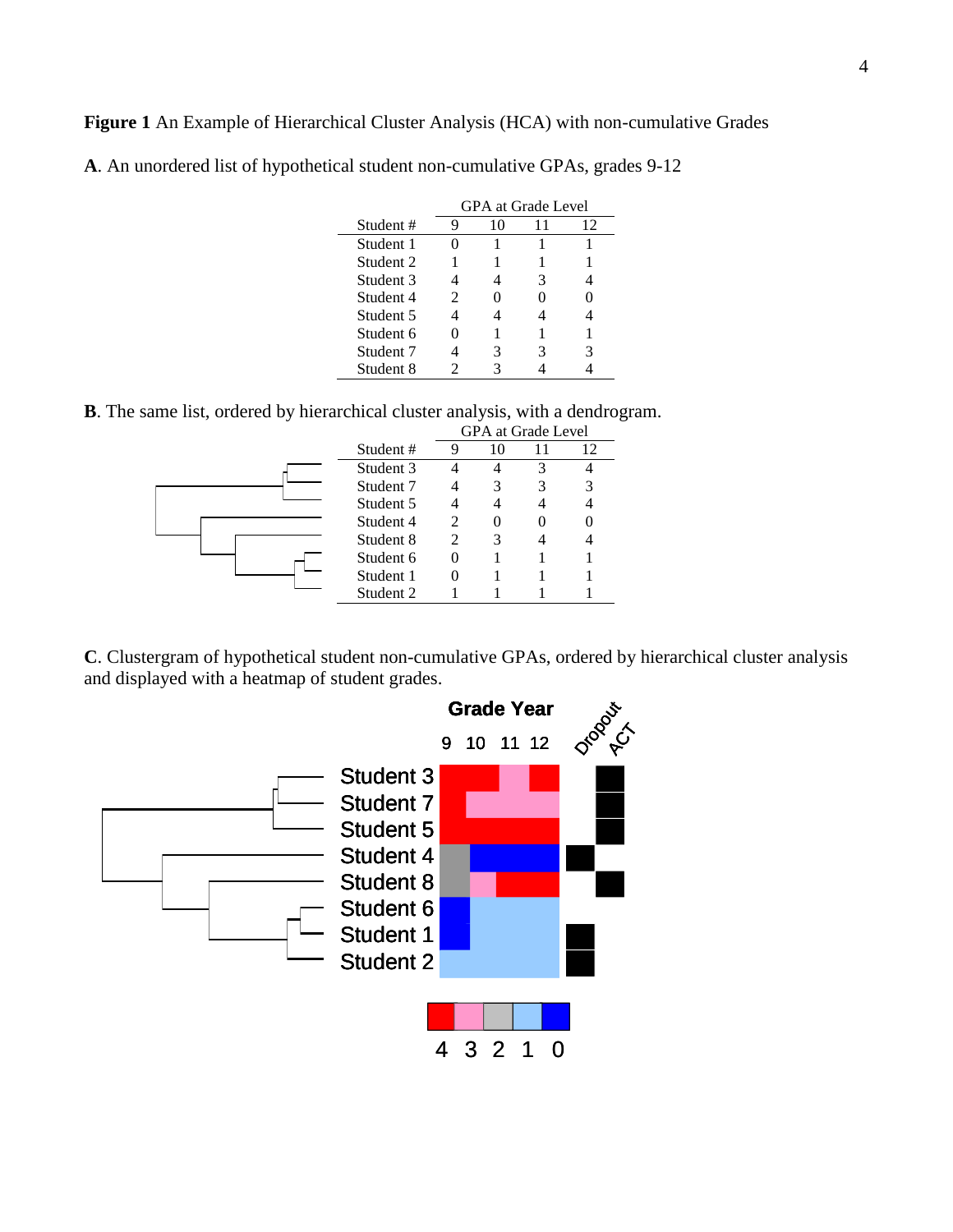allowing for pattern recognition, longitudinal analysis, and identification of specific clusters of students based on their performance in the system to date.

#### *Central Aim of the Study*

Thus, the central aim of this study is to adapt hierarchical cluster analysis and heatmaps for use with teacher assigned grades for data driven decision-making. The method will be tested and demonstrated with a small sample of data, and the study will explore what the analysis and visualization method can and cannot do for 3DM in schools. The research question of interest here is that as just one example of the usefulness of the method for 3DM, to what extent do student grades cluster through HCA into patterns that identify which students are most at risk of dropping out of school.

#### **METHOD:**

#### *Sample and District Context*

The entire longitudinal grading histories for the entire class of 2006 for two districts, District A and District B, were collected from the permanent paper file records from both school districts whether or not each student graduated on time in either school district from two cohorts of students. Although multiple school districts were assessed for inclusion in the study, the two districts included in the end were both willing to participate in the study, and had retained achievement records for both students who had graduated and students who had dropped out. Districts A and B are located within the same United States industrial Mid-West state, are within 10 miles of each other, in close proximity to a major metropolitan area, and share a contiguous border. Due to requirements imposed for confidentially of students, schools and school districts, district specifics are intentionally left vague.

District A is categorized as a mid-sized central city by the United States census, with less than 3000 students enrolled in two elementary schools, one middle school and one high school. In 2006, district demographics included a student population that was about 70% economically disadvantaged, 50% Hispanic, 30% white, and 15% African American (NCES, 2006). District B is categorized as an urban fringe mid-sized city by the United States census, serving fewer than 3000 students who were enrolled in three elementary schools, one middle school and a high school. In 2006 district demographics included a student population that was about 50% economically disadvantaged, 50% white, 20% Hispanic, 15% and African American (NCES, 2006).

#### *Data Collection*

5

The entire longitudinal grading histories of each student in the sample were recorded from the districts' permanent paper file records, copies of report cards, from kindergarten through grade 12 in June of 2006. A student was included in the sample if the student had entered the district at any time on-track to graduate in June of 2006, whether or not the student eventually graduated. This resulted in a sample size of *n*=188.

Grades for each student in each subject at each grade level were recorded. Courses were categorized into subjects based on each district's curriculum guidelines and report cards, such that subject categories included mathematics, English, speaking, writing, reading, spelling, handwriting, science, social studies, foreign language, government, economics, music, physical education, health, computers, study skills, art, life skills and family skills. Letter grades for each subject at each grade level were converted into the following numeric grading scale:  $A = 4.0$ ,  $A = 3.666$ ,  $B + \frac{1}{2}$ 3.333, B = 3.0, B - = 2.666, C + = 2.333, C = 2.0, C - 1.666,  $D+ = 1.333$ ,  $D = 1.0$ ,  $D- = 0.666$ , E or F = 0. Mean noncumulative grade point averages (GPA) for each grade level were calculated by calculating the mean GPA for all subjects within each grade level. For each student, other variables were also recorded, such as gender, student transfer into or out of the districts, if the student took the ACT college entrance exam, if the student had graduated on time, or if the student had dropped out prior to graduating. Grades at the high school level were recorded for each semester, denoted as S1 (semester 1) or S2 (semester 2).

#### *Hierarchical Cluster Analysis*

Cluster analysis is a descriptive statistical analysis that brings empirically defined organization to a set of previously unorganized data (Anderberg, 1973; Eisen *et al.*, 1998; Jain & Dubes, 1988; Lorr, 1983; Rencher, 2002; Romesburg, 1984; Sneath & Sokal, 1973). There are two types of clustering, supervised and unsupervised. Supervised clustering begins with a defined set of assumptions about the categorization of the data, while unsupervised clustering assumes nothing about the categorization and is designed to statistically discover the underlying structure patterns within the dataset (Kohonen, 1997), a procedure well suited to discovering the underlying patterns within student data in education. While there are many types of unstructured cluster analyses (Anderberg, 1973; Hubert et al., 2009; Lorr, 1983; Romesburg, 1984; Sneath & Sokal, 1973), this study focuses on hierarchical cluster analysis due to the procedure's ability to discover a taxonomic structure within a dataset efficiently (Lorr, 1983; Rencher, 2002; Romesburg, 1984; Wightman, 1993) and its proven use in past studies (Bowers, 2007; Cleator & Ashworth, 2004; Quackenbush, 2006).

Hierarchical clustering provides a way of organizing cases based on how similar the values for the list of variables are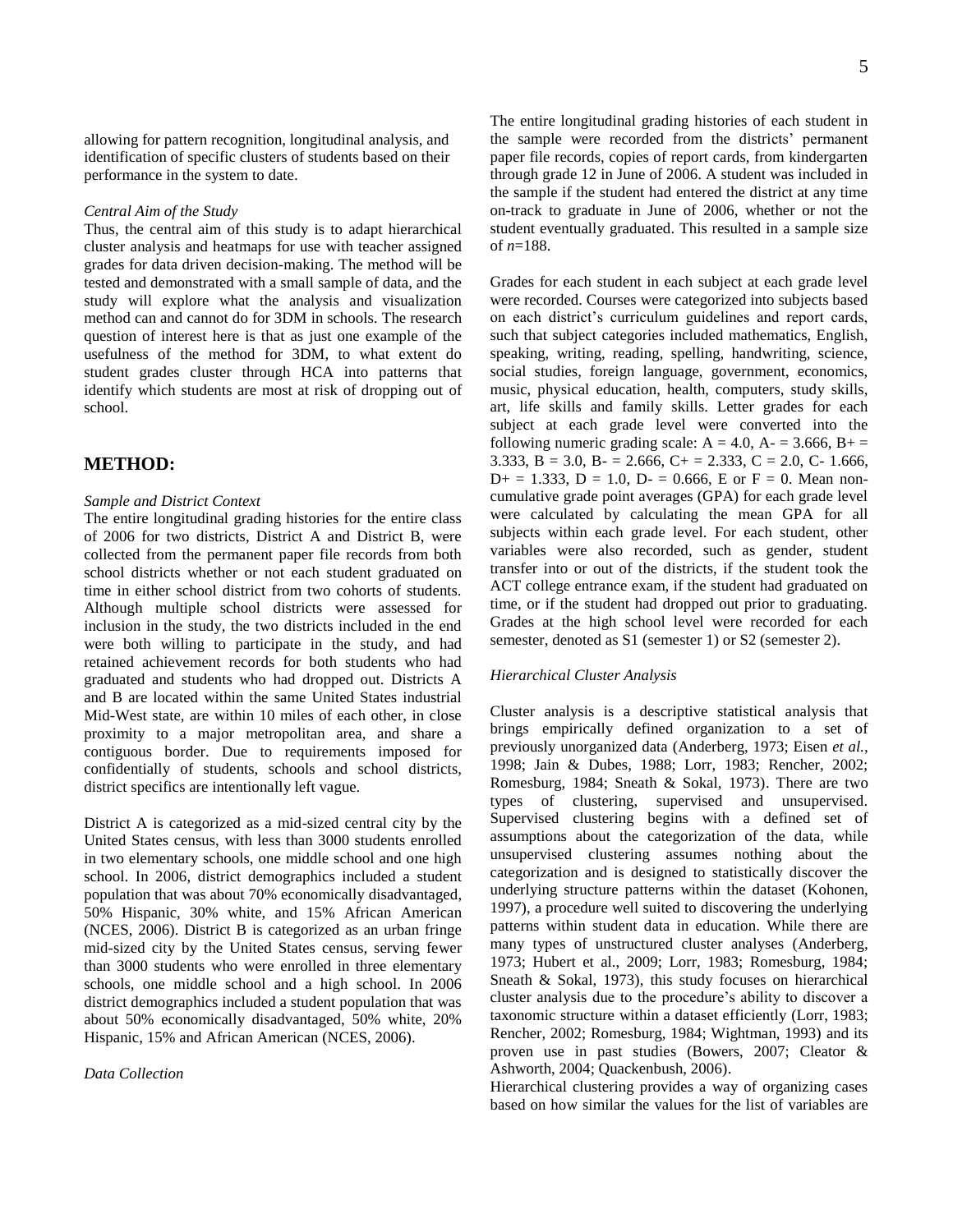for each case. A brief discussion of the HCA method is provided here while an in-depth presentation of the HCA method used here is provided in Appendix A. In hierarchical clustering, each case is first defined as an individual cluster, a series of numbers for each variable on that case. As an example, this could be a single student's grades in all subjects from grade K through 12. As recommended in the HCA literature (Romesburg, 1984), all data was standardized here through z-scoring to prevent overweighting in the subsequent similarity matrix. A distance measure was then calculated for each case, creating a similarity/dissimilarity matrix. For this study, uncentered correlation was used as the distance measure (see Appendix A). A clustering algorithm was then applied in an iterative fashion at each level of clustering such that the two most similar cases were first joined into a cluster based on how similar the pattern of numbers were for both cases, here using the average linkage clustering algorithm (see Appendix A). This continued in a hierarchical fashion as similar cases were joined to clusters and clusters were themselves joined to similar clusters, until the clustering algorithm defined the entire dataset at the highest hierarchical level as one cluster (Anderberg, 1973; Eisen et al., 1998; Lorr, 1983; Rencher, 2002; Romesburg, 1984; Sneath & Sokal, 1973). Thus, when complete, cases that were previously organized just as a pseudo-random descriptive list, organized alphabetically or by student numbers, were placed nearby other cases in the list with which they had a high similarity, aiding in visualization and identification of empirically defined patterns previously unknown within the dataset. This does not change the data for each case, but merely reorders the cases into clusters based on the similarity of each case's data vector, aiding dataset-wide pattern analysis and interpretation. For an indepth review of this method, please see Bowers (2007) or Romesburg (1984).

#### *Missing Data*

Unlike many of the datasets described in the data mining literature above, education datasets that include all students from a school, cohort or district are notorious for issues with missing data. For the dataset described here of all grades in all subjects K-12 for two cohorts of students, all student cases included missing data for two reasons. First, not all students take all of the same subjects, especially at the high school level. For any one student at the high school level, that student's pattern of course taking differed from many other students. Thus, one student at any one grade level may have data for a subject such as music, but a different student may not have chosen to take that subject at that grade level. Second, many students dropped out of school before the end of grade 12, or transferred into or out of either district, leaving multiple grade levels with no data for that student. These two missing data issues are inherent with these types of district or cohort-wide datasets, and cannot be avoided in education data. Fortunately, average linkage, as the clustering algorithm, helps to address this missing data issue. In average linkage the distance measure between two cases is the mean pairwise distances between all items contained in the two cases, here uncentered correlation. Hence, if a student drops out and is thus missing data for the later grades the algorithm uses the average of the pairwise distances between that student and the next student to compare for possible cluster inclusion. Thus, students with missing data due to dropout are weighted in their distance measure towards the earlier grade levels that include data for the grades they obtained. Rather than a problem, this provides additional structure within the dataset, as students who dropout at similar times will have similar levels of missing and present data, and thus be weighted similarly in the clustering algorithm and distance measure and pattern together more often, dependent on their grades, which is the overall purpose of the clustering method. While there are other methods to deal with this type of missing data, such as imputing, this study focuses on detailing the overall method and providing a single initial example of its usefulness for education. Thus, while of interest, a discussion and analysis of alternative missing data procedures must be left for future studies.

#### *Clustergrams*

To date, while few studies in education use clustering, those that have describe their clustering results in many varied ways (Janosz, LeBlanc, Boulerice, & Tremblay, 2000; Sireci, Robin, & Patelis, 1999; Wightman, 1993; Young & Shaw, 1999). One way to help visualize the organization of the data by hierarchical clustering is to draw a cluster tree, sometimes referred to as a dendrogram (Eisen et al., 1998; Lorr, 1983; Romesburg, 1984). A cluster tree is generated from the similarity matrix outlined above. For each iteration of the clustering algorithm, a line is drawn in the dendrogram as a graphical representation for each case. For each iteration of the algorithm, the cluster tree "grows" as the first level of clusters is connected to other clusters hierarchically, until the entire dataset is represented as a single cluster. Thus, within a cluster tree, clusters of cases and clusters of clusters can quickly be identified by the closeness of lines corresponding to cases and linked to other cases. The unit length of the horizontal line indicates similarity of patterns, the distance in the data space between the two clusters is in the units of the measure, with a shorter line denoting higher similarity.

While clustering provides order to the unordered list, visualization of the data patterns is also important, and one relatively recent innovation in high-dimensionality data visualization is a heatmap (Eisen et al., 1998; Weinstein et al., 1997). A heatmap takes tables of clustered numbers, which the human mind can not easily interpret for pattern recognition, and converts the table into blocks of color,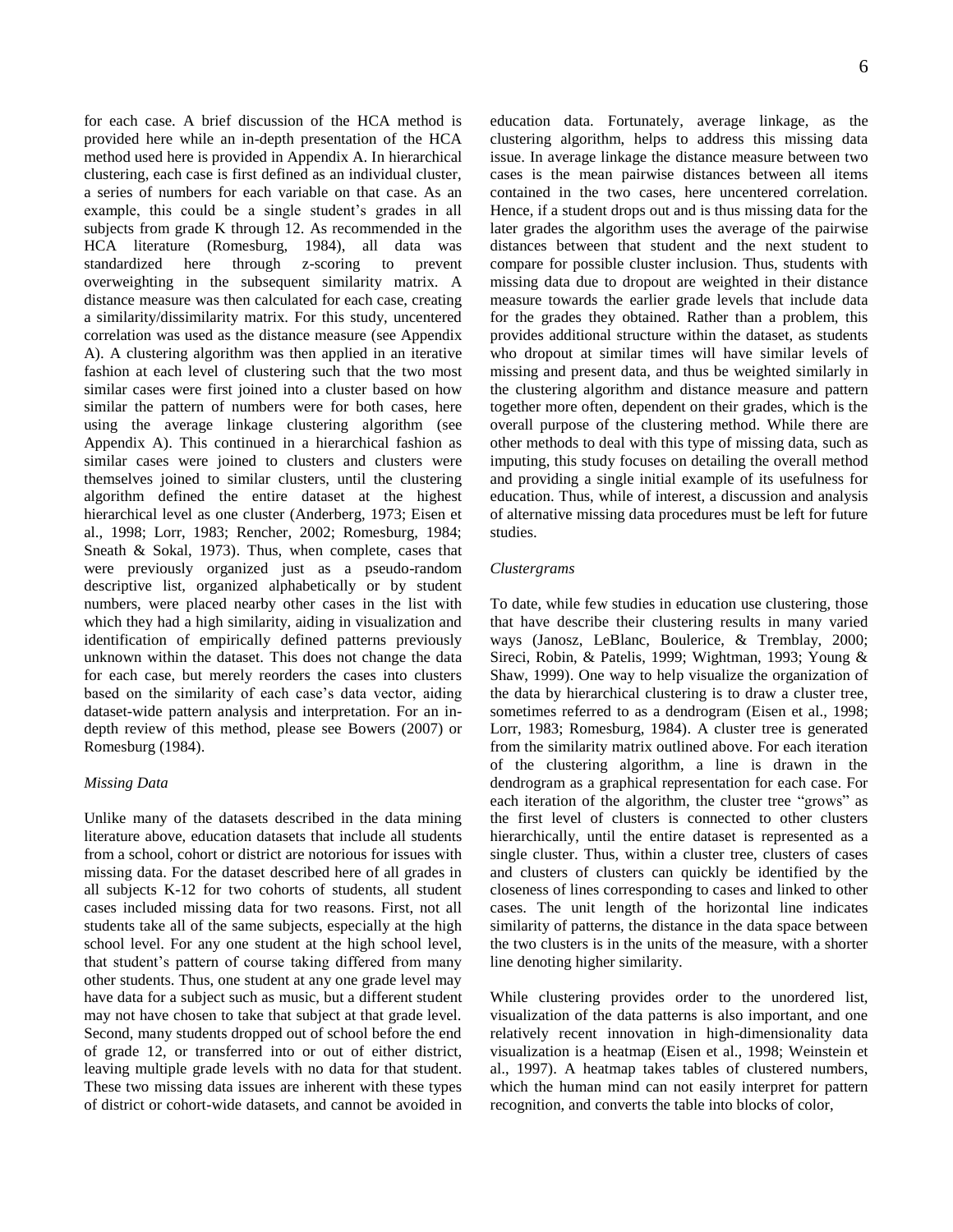

**Figure 2:** Clustergram Template.

aiding the human eye in visualizing patterns within clustered data and combining these blocks with a dendrogram creating a clustergram (Eisen et al., 1998). For cluster analysis in fields such as the natural sciences, it has become standard to pattern analyze large sets of data and display both a heatmap together with a dendrogram to visualize the patterns within the data and determine if specific patterns align with overall participant outcomes. In addition, while traditional statistical program packages do include clustering algorithms, such as SAS (using PROC CLUSTER) and SPSS, software has been written that can calculate and draw these types of clustergrams (DeHoon, Imoto, Nolan, & Miyano, 2004; Eisen & DeHoon, 2002; Eisen et al., 1998) For this study, publicly available online clustering software (Vilo, 2003) was used to cluster the data, create the heatmap, and cluster tree.

The combination of the cluster analysis, cluster tree, and heatmap, creates the clustergram (see Fig. 2). In the clustergram, the overall z-scored data for each case is unchanged, but is merely reordered for categorization and pattern interpretation based on how similar each case's data vector is to each other case's data vector. For the clustergrams presented here, student cases are represented as each row. The columns represent a repeating pattern of subjects at each grade level, from more core subjects to more non-core subjects reading from left to right. Thus, for each student in the dataset (each row of data), one can find that student's assigned grade in a subject at any one specific grade level (each column of data). However, a vast table of numbers (here, 188 student rows with 169 subject columns across all grade levels K-12) would be uninterpretable. Following the recommendations for the creation of a clustergram (Eisen et al., 1998; Weinstein et al., 1997), the z-scored grades data were converted into a heatmap, such that any one student's grade in any one specific subject at any one specific grade level is represented as a single color block. The color gradient ranges for these representative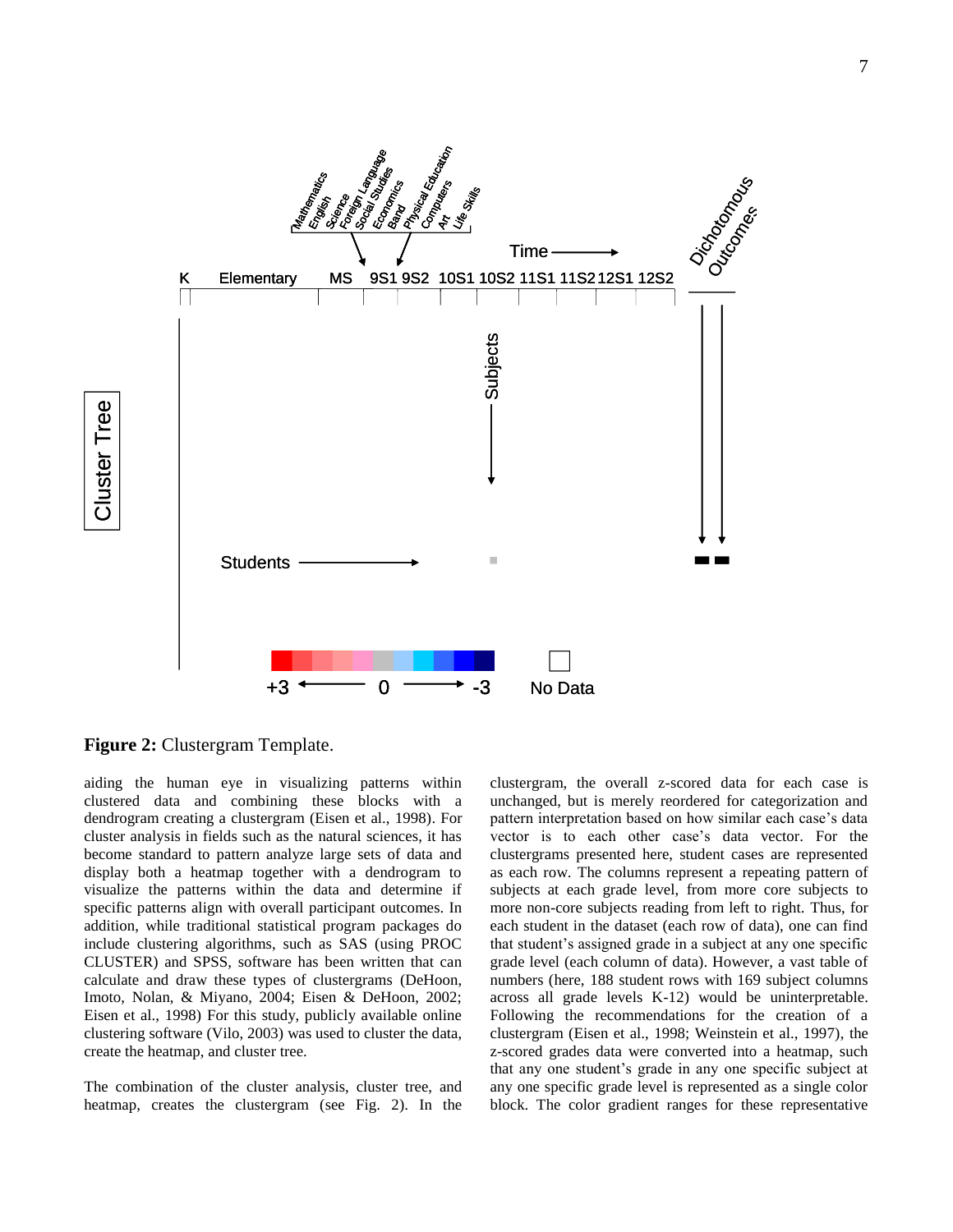color blocks in the heatmap ranges from a more intense, "colder", blue for grades -3 standard deviations below the mean, to grey for grades at the mean, to a more intense, "hotter", red for grades  $+3$  standard deviations above the mean, with missing data represented in white. In this way, rather than a massive table of numbers, a horizontal line of varying color blocks based on that student's grades represents each student's grade vector across their time in the school district (see Fig. 2). The hierarchical cluster analysis orders the position of each student within the dataset based on data similarity, thus placing similar lines of data next to each other in the heatmap, allowing for visual interpretation of clusters. Combining the heatmap with the cluster tree allows one to interpret the calculated similarity of each hierarchical cluster in combination with the actual data for every case and every data point. One can then "zoom in" on specific clusters of interest either by eye or by using software to examine the figures more closely.

In addition, clustergrams may also include a final set of data for each case's data row, in which overall categorical covariates are displayed at the end of the heatmap but were not included in the clustering algorithm calculations (van'tVeer et al., 2002; vandeVijver et al., 2002). For the example presented here, student categorical variables included dropout, if the student took the ACT exam, was female, or had attended district A. In such categorical representations, the presence of the variable for a student's case is represented by a shaded bar, while the absence is represented in white (Fig. 2, right). When combined with the clustering, heatmap and cluster tree, the categorical variable listing provides the reader with overall information on each student's case, such as dropping out, patterned in relation to other students with similar data patterns, aiding interpretation of clusters of students and clusters of clusters. Overall, this disaggregated data visualization technique of the clustergram, in which all of the data across the entire dataset is patterned and displayed allows one to examine all of the data together, patterned and disaggregated. In many ways, rather than aggregate data using averages or other measures of central tendency, HCA combined with a clustergram allows for overall data pattern interpretation without the loss of individual student data and variability to aggregation.

#### *Clustergram X-Axis Subject Order*

The order of subject columns on the X-axis in the clustered heatmap is as follows reading from left to right: K (kindergarten) - mathematics, speaking, writing, reading; grades 1-4 – mathematics, reading, writing, spelling, handwriting, science, social studies; grade  $5$  – mathematics, reading, English, spelling, handwriting, science, social studies; grade 6 – mathematics, reading, English, spelling, handwriting, science, social studies, music, physical education, art; grade 7 – mathematics, English, science, social studies, music, physical education, health, art; grade 8 - mathematics, English, science, social studies, music, physical education, study skills, art; grade 9 semester 1 (9S1) – mathematics, English, science, social studies, foreign language, government, economics, music, physical education, computers, art, life skills, family skills. Grades 9 semester 2 through grade 12 semester 2 repeat the grade 9 semester 1 pattern.

# **FINDINGS:**

*An Example of Hierarchical Clustering: HCA using longitudinal grade histories*

The main goal of this study is to present hierarchical cluster analysis (HCA) and visualization techniques as a useful method for the organization and pattern analysis of large sets of school and district data to aid data driven decision making (3DM). The study design and the hierarchical clustering and visualization clustergram methods are adapted from the data mining literature detailed above (Eisen et al., 1998; van'tVeer et al., 2002; vandeVijver et al., 2002; Weinstein et al., 1997). Briefly, the study design consists first of a hierarchical cluster analysis and display of a large number of different assessments on each case in the dataset. Here, teacher assigned grades for each student in two cohorts from every subject and every grade level. Second, the cluster pattern is compared to an overall outcome of interest, here student dropout, to assess if the cluster patterns of the assessment align with the overall outcome patterns. Third, other categorical covariates are compared to the cluster pattern, such as gender. Fourth, the hypothesis is that when clustered using the entire longitudinal K-12 grading histories of entire cohorts of students, teacher assigned grades should predict overall student outcomes, such as dropping out or taking the ACT, by clustering students into identifiable clusters based only on their grades.

Figure 3 presents a clustergram that displays the results of the hierarchical cluster analysis and visualization. Since data visualization techniques that simultaneously display each disaggregated data point for the entire dataset and the analysis are rare in education, the Figure 3 clustergram at first glance appears overly complex. However, it consists of three main segments (for a detailed explanation of all of the elements of the figure, please refer to the methods). The center "heatmap" displays the z-scored teacher assigned grades in every subject at every grade level for each student in the dataset. Student cases are the rows. Each column is a specific subject at each grade level, moving from more core courses on the left of each grade level (such as mathematics, English and science) to more non-core courses to the right within each grade level (such as music and art). Each student's grade for each subject at each grade level is represented by a color block that ranges from a more intense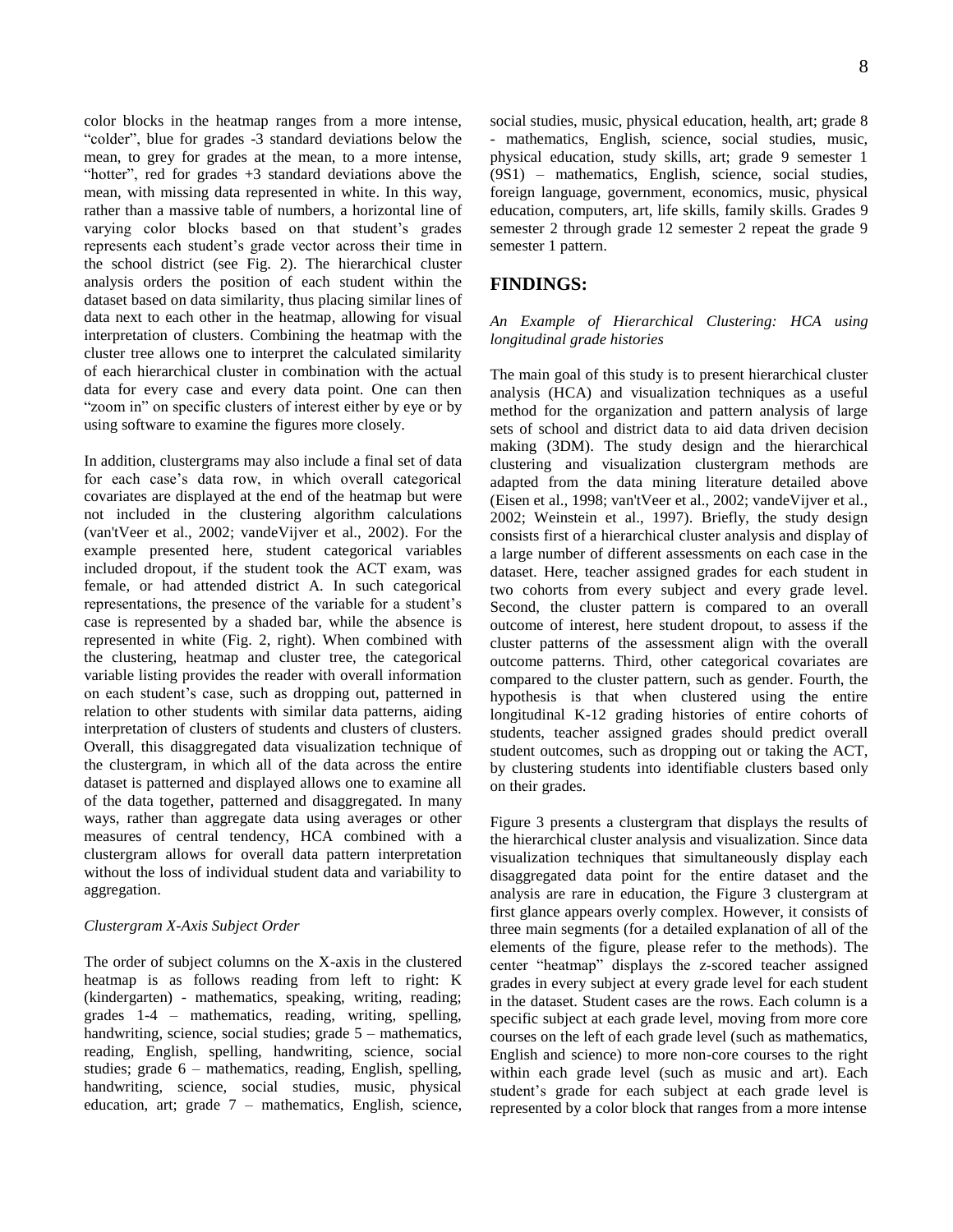

**Figure 3:** Hierarchical cluster analysis of K-12 student subject-specific grades identifies student dropout*.* Hierarchical cluster analysis of student subject-specific grades pattern into two main clusters, those who receive generally high grades throughout K-12 and generally graduate on time, and those who receive generally low grades throughout K-12 and dropout more often. Each student is aligned along the vertical axis, with subjects by grade-level aligned along the horizontal axis. Z-scored student grades are represented by a heatmap, with higher grades indicated by an increasing intensity of red, lower grades indicated by an increasing intensity of blue, the mean indicated by grey, and white indicates no data (center). Hierarchical clusters are represented by a cluster tree (left). Black bars represent dichotomous categorical variables for each of the categorical variables listed (right). The dashed black line through the center of the heat map indicates the division line between two major clusters in the full dataset (center). Grade level is indicated along the top horizontal axis (center top). Within each high school grade level two separate semesters are represented, semester 1 (S1) and semester 2 (S2). Subjects are ordered left to right within each grade level from core-subjects to non-core subjects (*see methods*). Four vertical colored bars between the cluster tree and the heatmap (left) denote four sub-clusters detailed in Fig 5.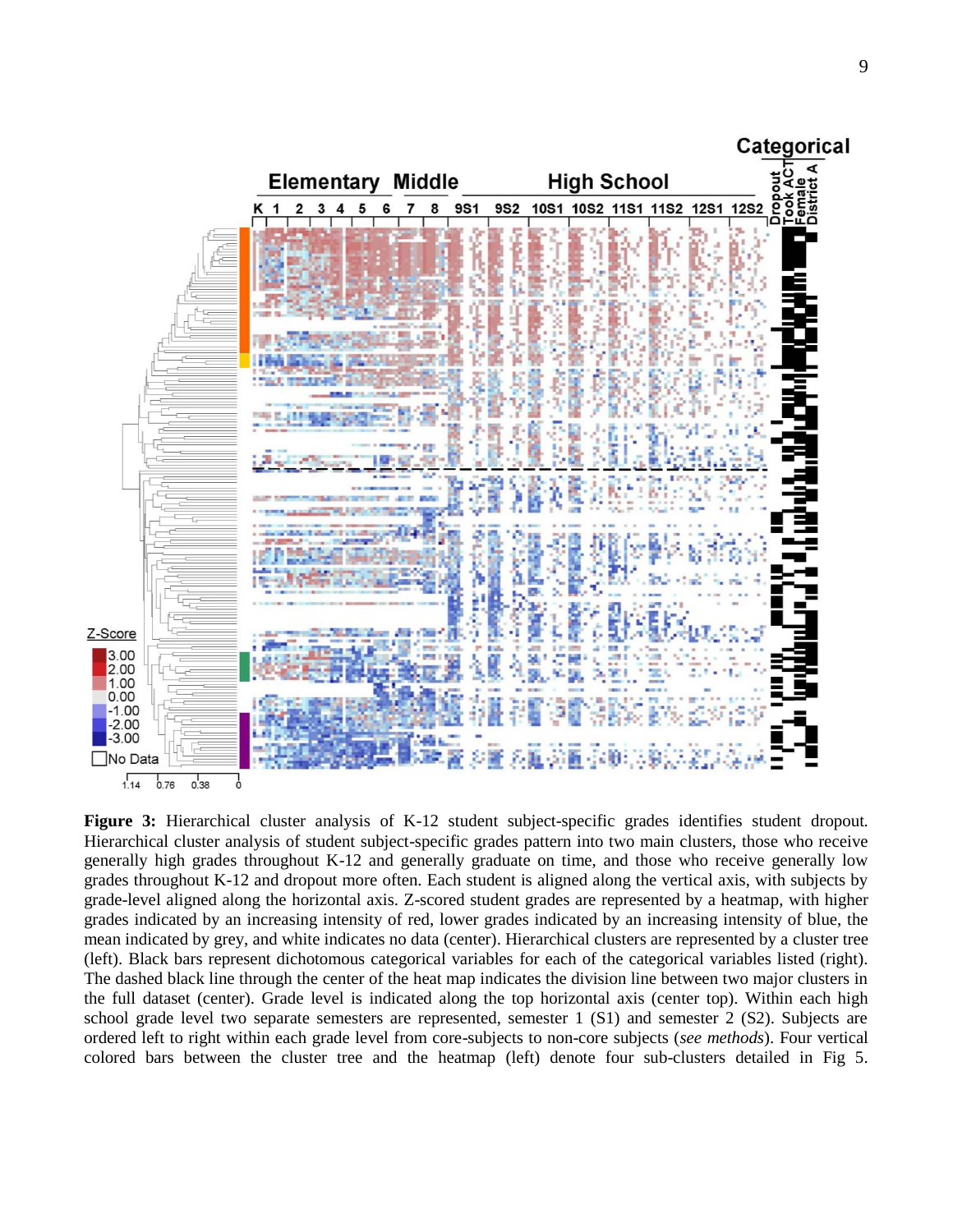blue for low grades, to grey for grades close to the mean, to a more intense red for high grades. A white block represents missing data for students in any subject at any grade level. As can be seen from the heatmap, students who transferred into the school districts in elementary or middle school have streaks of white in their row, while students who either transferred out or dropped out have streaks of white extending out through high school (Fig. 3, center). In addition, the clustergram displays the subject enrollment patterns of all students in the dataset, especially at the high school level. Student rows within each grade level have blocks of data to the left within each specific grade level, indicating grades and enrollment in core courses, but also display a more dispersed pattern to the right within a grade level, indicating grades in a variety of non-core courses.

The HCA has reordered the students, from a list ordered alphabetically by last name when the data was collected, to a list ordered by the similarity of each student's longitudinal K-12 grading history pattern. Students who received similar patterns of grades are placed proximal to each other in the list. This clustering is presented in the cluster tree (Fig. 3, left). Cluster similarity is represented by shorter length horizontal lines, and more dissimilar clusters are represented by longer lines, with the two overall largest clusters denoted by the single connection on the cluster tree on the far left (Fig. 3, left) as well as the horizontal dotted black line across the heatmap (Fig. 3, center). The clustering is also evident from the heatmap as students with similar longitudinal grade patterns are clustered together. To maintain confidentiality, student names and identification numbers are not included in the clustergram. However, if this analysis was performed within a school district in which confidentiality was maintained, student names or identification numbers would be listed to the left of each row in the heatmap. Display software, such as a word processor or image viewer, could then be used to zoom in on specific student's patterns.

The final component of the Figure 3 clustergram is the categorical variable listing for each student (Fig. 3, right). As stated above, each student is represented by a row of clustered grade data patterns across the heatmap. On the far right, the categorical data for each student's row of data is presented for if the student dropped out, took the ACT, was female, or attended district A. A black bar indicates the presence of the variable for that student. To aid in reading the figure, the reader may wish to place a blank sheet of paper over the columns of categorical data, and move the paper to the right, revealing one column at a time. In this way, one can compare the categorical variables to the overall clustered pattern to aid interpretation.

As an example of the usefulness of hierarchical cluster analysis and visualization with educational data, K-12 subject-specific grade cluster patterns are informative in identifying student dropout. Figure 3 shows that the sample of students clustered into two main large clusters (Fig. 3, center, dotted black line) in which students generally received high grades throughout their schooling career and graduated on time (Fig. 3 center, upper cluster) or generally received overall low grades near the mean and dropped out more often (Fig. 3 center, lower cluster). Of the students in the lower cluster, 38% of them dropped out of school as compared to only 6% in the upper cluster. When viewed as a percentage of all of the students who dropped out, 88.6% of the dropouts clustered into the low-grading cluster (Fig. 3, center, lower cluster; right dropout category). The opposite pattern occurred in the upper cluster that reflects higher achievement and college preparation. The upper cluster contained few students who dropped out but did contain the majority of students who took the ACT college entrance exam and were female (Fig. 3 center, upper cluster; right, dropout, took ACT, and female categories). Only a slight difference existed between the upper and lower clusters by which of the two districts the students attended (Fig. 3 right, district A category), and this slight difference between the two clusters by district enrollment was confirmed with a chi-square analysis  $(\chi^2(1,N=186) = 3.97)$ , *p*=0.046). As an early identification method for student dropout, student grade clustering also performed well when the data was reclustered from only K-8 (93.9% of dropouts clustered into the lower cluster) and K-6 (63.0% of dropouts clustered into the lower cluster) (Fig.  $4 \land \& B$ ).

Cluster analysis of course grades also provides an attractive avenue for identifying time points for early instructional intervention by exploring specific student grade cluster patterns. As an example, four individual course grade clusters are identified in Figure 3 between the heatmap and the cluster tree (Fig. 3, left, vertical colored solid bars). These individual grade clusters are informative for dropout identification as each cluster identifies specific patterns of student grades from early elementary throughout the rest of the student's time in the school system (Fig. 3 left; highhigh, orange bar; low-high, yellow bar; high-low, green bar; low-low, purple bar). For example, the high-low cluster (Fig. 3, green vertical bar) starts elementary with relatively high grades, but then the grades begin to fall by grade 4 with a high percentage of dropout. This is in contrast to the lowhigh cluster (Fig. 3, yellow vertical bar) in which the students started elementary school with relatively low grades, but then their grades rose over time with all students in the cluster graduating.

Figure 5 displays a plot of the mean non-cumulative grade point average (GPA) for these four clusters across all subjects for each grade level. While the high-high cluster of students received an "A-" average (near 3.5 GPA) throughout their career in the system with 97.7% graduating on time (Fig. 5, orange), students in the low-low cluster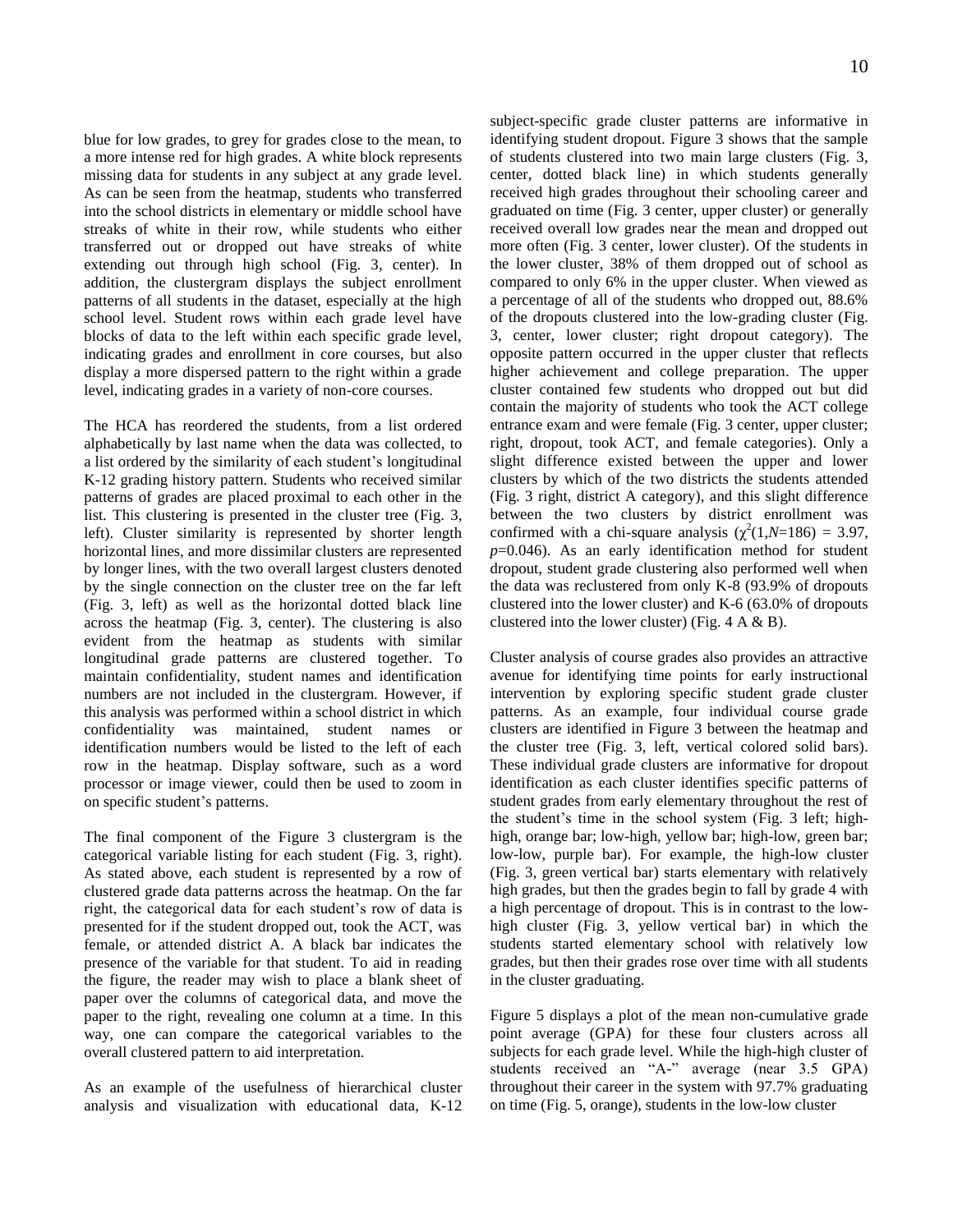

**Figure 4:** Hierarchical cluster analysis of K-6 and K-8 student subject-specific grades identifies students at risk of dropout and severely challenged by school. Student subject-specific grades were clustered K-6 (A) and K-8 (B). For each clustergram, each student is aligned along the vertical axis, with subjects by grade-level aligned along the horizontal axis. Z-scored student grades are represented by a heatmap, with higher grades indicated by an increasing intensity of red, lower grades indicated by an increasing intensity of blue, the mean indicated by grey, and white indicates no data (center  $A \& B$ ). A cluster tree (left A & B) represents hierarchical clusters. Black bars represent dropout status to the right of each heatmap. The dashed black line through the center of the heatmap indicates the division line between two major clusters in the dataset (center  $A \& B$ ). School and grade-level is indicated along the top horizontal axis (center top). Subjects are ordered left to right within each grade level from core-subjects to non-core subjects (*see methods*).

quickly fell in GPA during early elementary to a C+ average (2.0 to 2.5 GPA) with 40% dropping out (Fig. 5, purple). In contrast to these two groups, the low-high cluster received low grades early but then rose in GPA over time with 100% of the students graduating (Fig. 5, yellow). In addition, the high-low cluster received B+ GPAs up until grade 3 (similar to the high-high cluster) and then fell into a pattern similar to the low-low cluster with GPAs near a C+, with 45% dropping out (Fig. 5, green). For this dataset, these cluster

patterns suggest that early trends in teacher assigned grades appear to be somewhat unstable until grade 4. However, after grade 4, examining specific cluster patterns in this way appears to provide useful information on overall student performance at specific grade levels patterned with students performing similarly.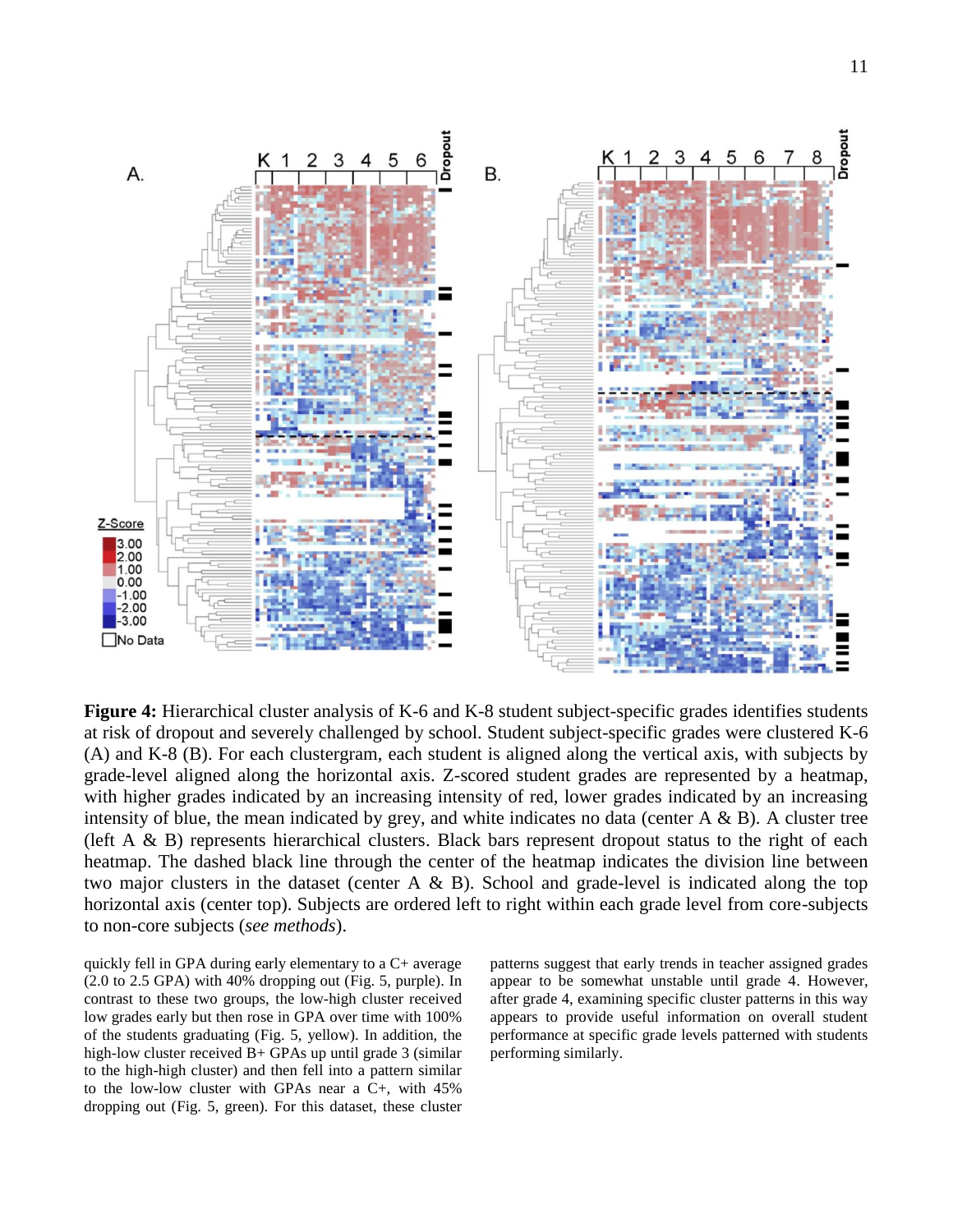

**Fig 5** Mean non-cumulative GPA trends, K-12, for four sub-clusters from the hierarchical cluster analysis

#### *Comparison to Past Dropout Identification Literature*

Throughout the dropout identification literature the goal is to find a "flag" that accurately identifies students who will ultimately dropout of school (Balfanz et al., 2007; Gleason & Dynarski, 2002). Such flags should provide a means for educators to not only identify which students are at risk of dropping out, but also possible time points, subjects, or areas of schooling through which educators could intervene to help a student graduate. To date, the data on identifying these flags has been mixed (Hammond, Linton, Smink, & Drew, 2007). Previously, to identify flags as variables associated with high risk of dropping out, researchers have first employed a variety of methods to analyze the data, such as linear and logistic regression, determined that a specific variable is significant, and then calculated the percentage of students who dropout who also possess the nominated flag or combination of flags. As an example, using multiple regression Gleason & Dynarski (2002) were able to identify 43% of the students who eventually dropped out using a variety of high school level variables obtained from student surveys, such as family on public assistance, sibling dropout, high absenteeism, external locus of control, among many others. At the middle school level using the same method, Gleason & Dynarski accurately identified only 23% of the students who eventually dropped out. Recently, Balfanz et al. (2007) identified a combination of flags at the grade 6 level using logistic regression. They were able to identify 60% of the students in their sample who eventually dropped out before graduating from high school. These grade 6 flags included low attendance, unsatisfactory behavior, and failures in math and English. In comparison to this literature, for this dataset, the hierarchical cluster analysis presented here identified student dropouts from only one type of data already collected in schools, teacher assigned grades, and it appears to be an improvement over these past methods. Using K-12 and K-8 data, the cluster analysis identified 88.6% and 93.9% of the students who dropped out, respectively, an apparent improvement over past methods. In addition, hierarchical cluster analysis of K-6 grade data identified 63.0% of the students who dropped out. This is comparable to the grade 6 data of Balfanz et al. (2007).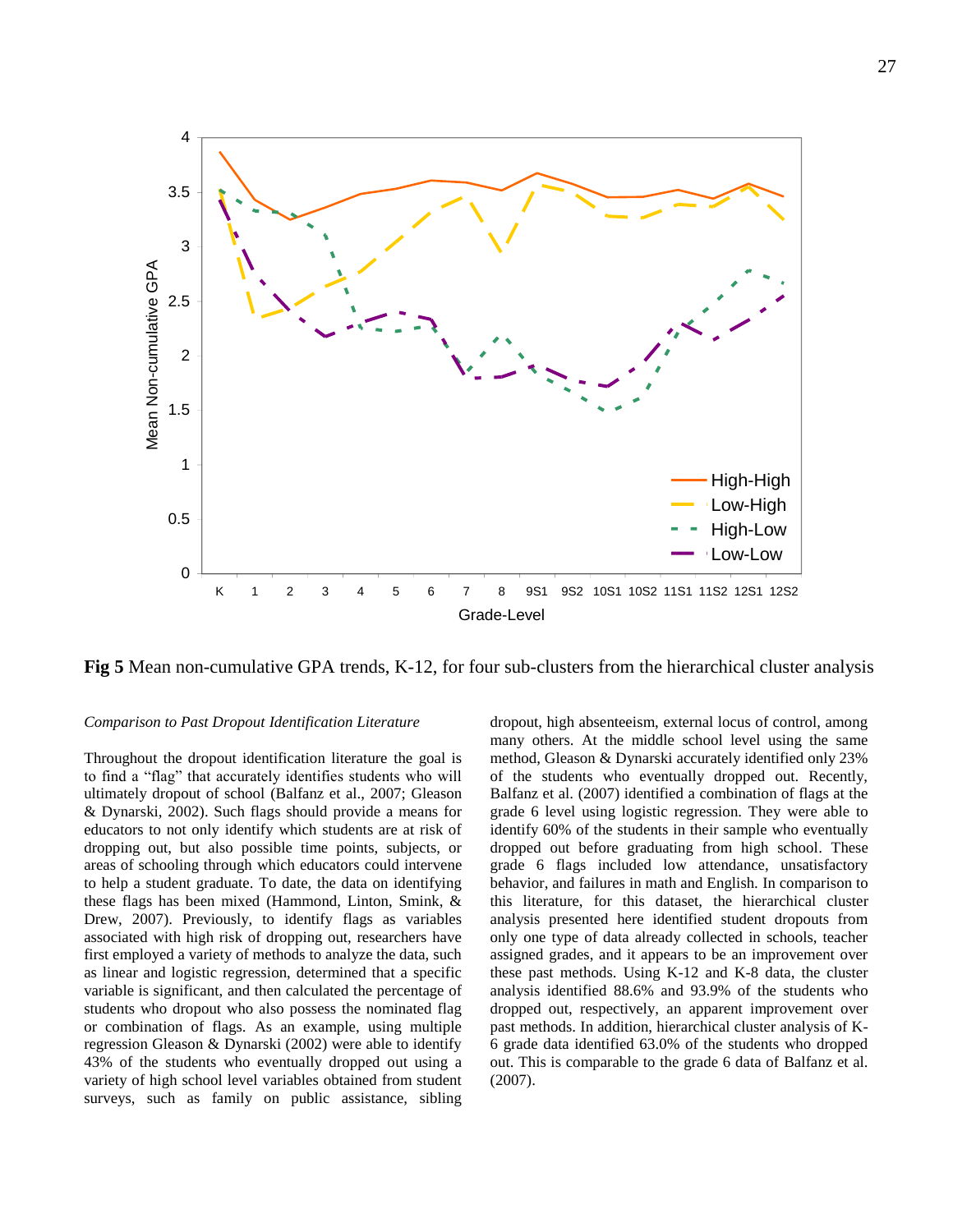## **DISCUSSION:**

The central purpose of this study is to introduce hierarchical cluster analysis and pattern visualization methods from the data mining literature and demonstrate the method's utility through one example, identification of student dropout from student K-12 longitudinal grades. For educational data, the method provides a useful and interesting means to visualize and assess an entire disaggregated data history pattern for a student in comparison with every other student's data pattern in a sample. The clustergram allows for the visualization and interpretation of every data point. Each student's data pattern is proximal in the clustergram to students with similar patterns, facilitating system-wide analysis and identification of specific clusters in the dataset. As an example application of the usefulness of cluster analysis with education data, hierarchical cluster analysis of longitudinal student grades in every subject, K-12, provides an interesting avenue to examine assessment patterns to aid in data driven decision-making, and identifying overall student outcomes, such as dropping out or taking the ACT. In comparison to past methods of dropout identification, hierarchical cluster analysis of student grades for this dataset appears to be comparable to past methods.

#### *The application of hierarchical cluster analysis and visualization to education data*

This study details the application of HCA and visualization of subject-specific teacher assigned grades. While there is disagreement in the data mining literature over which distance measure and clustering algorithm are best for different applications (Quackenbush, 2006), the uncentered correlation and average linkage methods were chosen here based on their known ability to provide distinctive clusters to provide an initial example application of the method. The question of which clustering method is most useful and efficient with this type of data is of interest, but it is outside the scope of this study. While it is not the purpose of this study to review all types of cluster analysis, future work will focus on comparing distance measures and clustering algorithms to improve the method. Such additional types of distance measures could include Euclidean and city-block distance while comparative clustering algorithms could include k-means and self-organizing maps (Frey & Dueck, 2007; Romesburg, 1984), to name just a few.

The use of cluster analysis in much of the data mining literature has focused on the identification and classification of specific patterns in the data that will predict future participant outcomes (Dolled-Filhart et al., 2006; Kallioniemi, 2002; Lu et al., 2005; Quackenbush, 2006; vandeVijver et al., 2002). This has required clustering in both dimensions, across cases and across potential predictors, in an effort to narrow the number of variables that identify overall case outcomes. For this study, I argue that both dimensions are clustered; students are clustered hierarchically using the average linkage algorithm, while grades are clustered chronologically and by an ordered repeating pattern from core subjects to non-core subjects. While a subset of subject grades that identify overall course dropout is of interest, and will be explored in future research, the object here is to aid in the identification of potentially useful student data patterns for 3DM. As detailed here with the analysis of specific sub-clusters of students, such as the high-low and low-high clusters, ordering the grades dimension by time allows for the examination of student data trends from early elementary, through high school. While preliminary, the results presented here with subjects and grade-levels ordered chronologically suggest that student grade patterns are somewhat unstable prior to grade four. However, the period between grade 4 and grade 8 seems to be critical in terms of grade patterns when examining overall student performance, such as dropout.

#### *Identification of Dropouts*

As an initial example of the usefulness of cluster analysis and visualization for 3DM, I now turn to a discussion of the results of the HCA and visualization for early identification of student dropouts. This study has come to a rather obvious finding; students with generally low grades throughout their career in school dropout. A main critique of this study is that this is already known. However, because literature already exists that demonstrates that student grades are useful in helping to identify who may dropout, this type of data and student outcome provides a useful platform from which to evaluate hierarchical cluster analysis in comparison to past methods.

Past methods of identifying students who may dropout of school have been overly reliant on regression analysis, which inherently aggregates data to the overall means within the dataset. The method here of using HCA retains the disaggregated data for each student, patterns each student's data together with similar student data trends, and allows for interpretation and identification of groups of student patterns that are associated with dropping out. For the dataset examined here, these overall patterns, which appear to become much more stable after grade 4, are as effective as past methods up to the grade 6 level, and the results suggest that the method may be an improvement using higher grade level data. In addition, the analysis here included only one type of data, grades, and this type of data is already present in most schools for every student at every grade level and subject. Rather than collect even more types of data, the results of this study suggests that through the use of these types of pattern analysis and visualization techniques, data that we currently collect in schools but often ignore can be repurposed for 3DM and examined longitudinally to aid in identifying early which students are most challenged by school.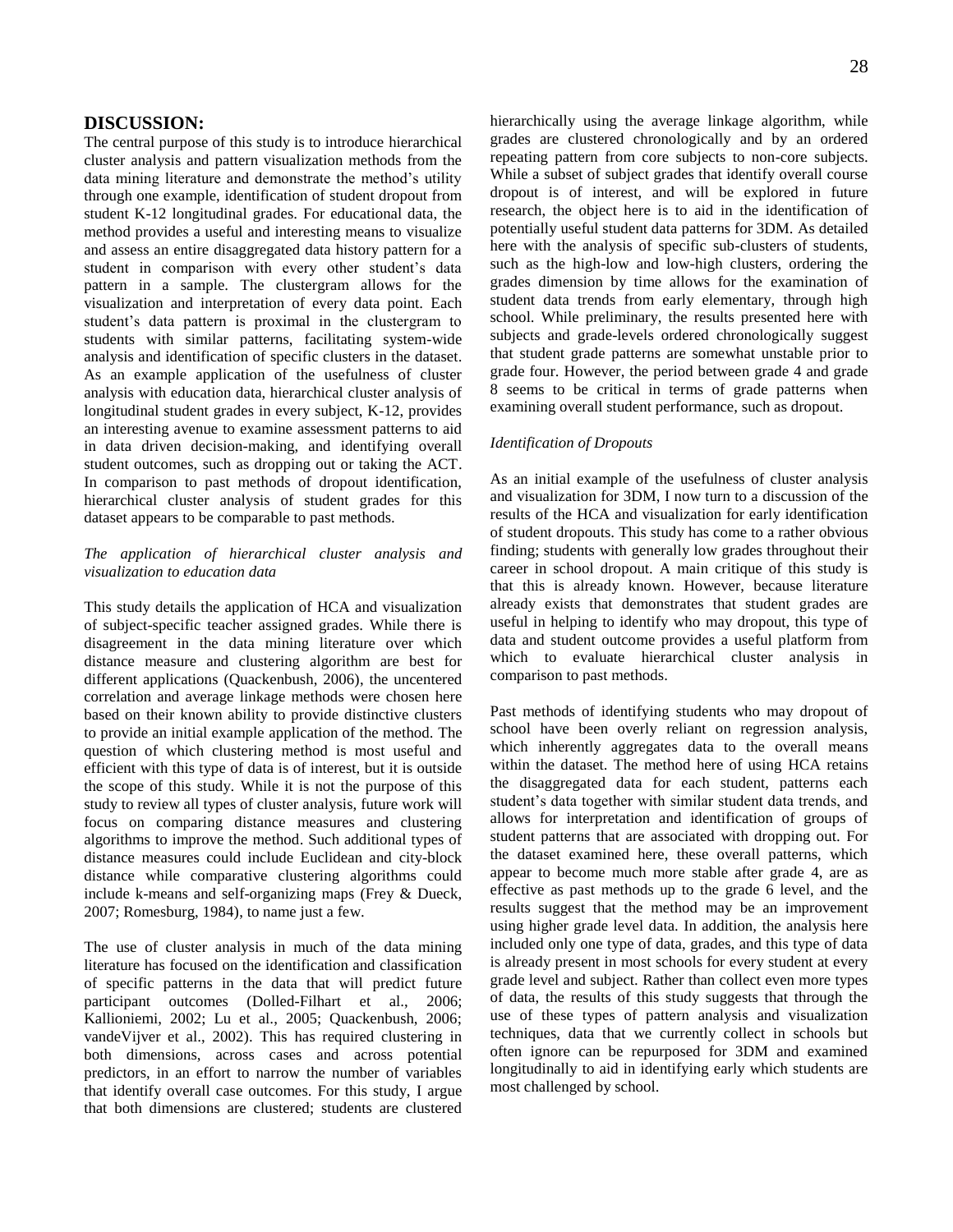29

Past research has demonstrated that teacher assigned grades are useful for identifying students who may dropout (Bowers, 2009, 2010). However, to date, the literature using grades to identify dropouts has been problematic in four main ways. First, it is overly concentrated on course failures in core courses such as English and mathematics (Allensworth, 2005; Allensworth & Easton, 2005, 2007; Balfanz et al., 2007; Hammond et al., 2007), a point at which a student has already experienced the deleterious impact of the beginnings of school failure. The findings presented here cluster analyzed the entire grading scale across all subjects, including both core and non-core subjects to capture grading patterns that to date have gone unexamined. Second, many of the past studies required the use of multiple variables in addition to grades, including attendance, and unsatisfactory behavior (Balfanz et al., 2007; Hammond et al., 2007). For the dataset analyzed here, this study suggests that grades alone are very useful for identifying student dropouts when analyzed with hierarchical cluster analysis. Third, these past studies have also overly focused on single grade levels, such as the grade 6 study by Balfanz et al. (2007). The dropout process is a longitudinal "life course perspective" in which student challenges with school slowly build over time (Alexander et al., 2001; Allensworth & Easton, 2007; Finn, 1989; Jimerson, Egeland, Sroufe, & Carlson, 2000), a phenomenon that is important to address in identifying students at risk of school failure, before failure occurs. This aspect of the dropout process is highly amenable to study using hierarchical cluster analysis of longitudinal student grades. Fourth, these past studies have overly relied on achievement in core courses (Allensworth & Easton, 2007; Balfanz et al., 2007; Hammond et al., 2007). This emphasis makes the assumption that core academic knowledge, as represented in core course subject grades such as English and mathematics, is exclusively representing academic knowledge and that little information can be obtained from non-core subject achievement, such as in music, physical education, or art. Excluding non-core course achievement information ignores the wealth of data collected on students that when analyzed longitudinally aids in the identification of students at risk of dropping out of school. Thus, hierarchical cluster analysis of longitudinal student grade patterns addresses these issues in identifying students who may dropout of school.

In addition, the hierarchical cluster analysis and visualization method, detailed here as a clustergram, provides additional information about students that past regression analyses do not. While both types of methods provide information for identification of overall student outcomes prior to those outcomes, the clustergram displays the entire set of data analyzed for every case in the dataset, patterned in a way that aids overall interpretation. This is in stark contrast to regression analyses that aggregate data and report overall parameter estimates. Much like a medical xray, the clustergram provides a unique way to "look inside" each student's entire history of achievement, and examine that history in context with other students who have performed in a similar manner through pattern analysis. The interpretation of these data patterns for 3DM is then aided through this type of pattern analysis, and helps point to possible areas and timing for future interventions.

As one example for 3DM, examining the clustergram in Figure 3 provides a means to assess the types of courses that students enroll in throughout their career K-12 and analyze the patterns of course taking and curriculum present for different clusters of students. As can be seen in Figure 3, columns of contiguous data patterns begin in the heatmap at grade 9 semester 1, as students take a majority of core courses (core courses are to the left in each column, noncore to the right). These patterns are especially interesting when considering that at the student-level the data are not a sample but rather entire cohorts of students. Thus, interesting and informative patterns in the types of courses taken can be observed. Here, the high-high cluster at the top of the heatmap in Figure 3 appears to take mostly core courses, until curriculum dispersion in grade 12, as their data spreads out across the different types of courses. For the students in the low-low cluster near the bottom of the heatmap, this type of curriculum dispersion begins earlier in grade 11, with these students taking fewer core subjects than other clusters.

As another example for 3DM, the change in Figure 5 for the high-low group occurred as a change between grade 3 and 4 from an average B grade to a C+. Without knowledge of these longitudinal grading history patterns, this type of change may be overlooked in most schools. However, as demonstrated in Figure 3 and 5, students in the green highlow cluster dropped out at an increased rate. The argument here, is that for 3DM using teacher assigned grades as data already collected in schools, knowledge of this seemingly small change in the data pattern in elementary school provides the information to target this narrow window of time to provide these students with additional support before they begin to experience course failure as they reach middle and high school. While this proof-of-concept study included two cohorts from two districts and found similar data patterns across both districts, the next step of this work will be to analyze multiple cohorts over time from the same district to assess the stability of individual grade cluster patterns. If specific patterns are predictive from one cohort to the next within the same district this would indicate schooling or teacher-level effects on student achievement that would be very informative for within district 3DM.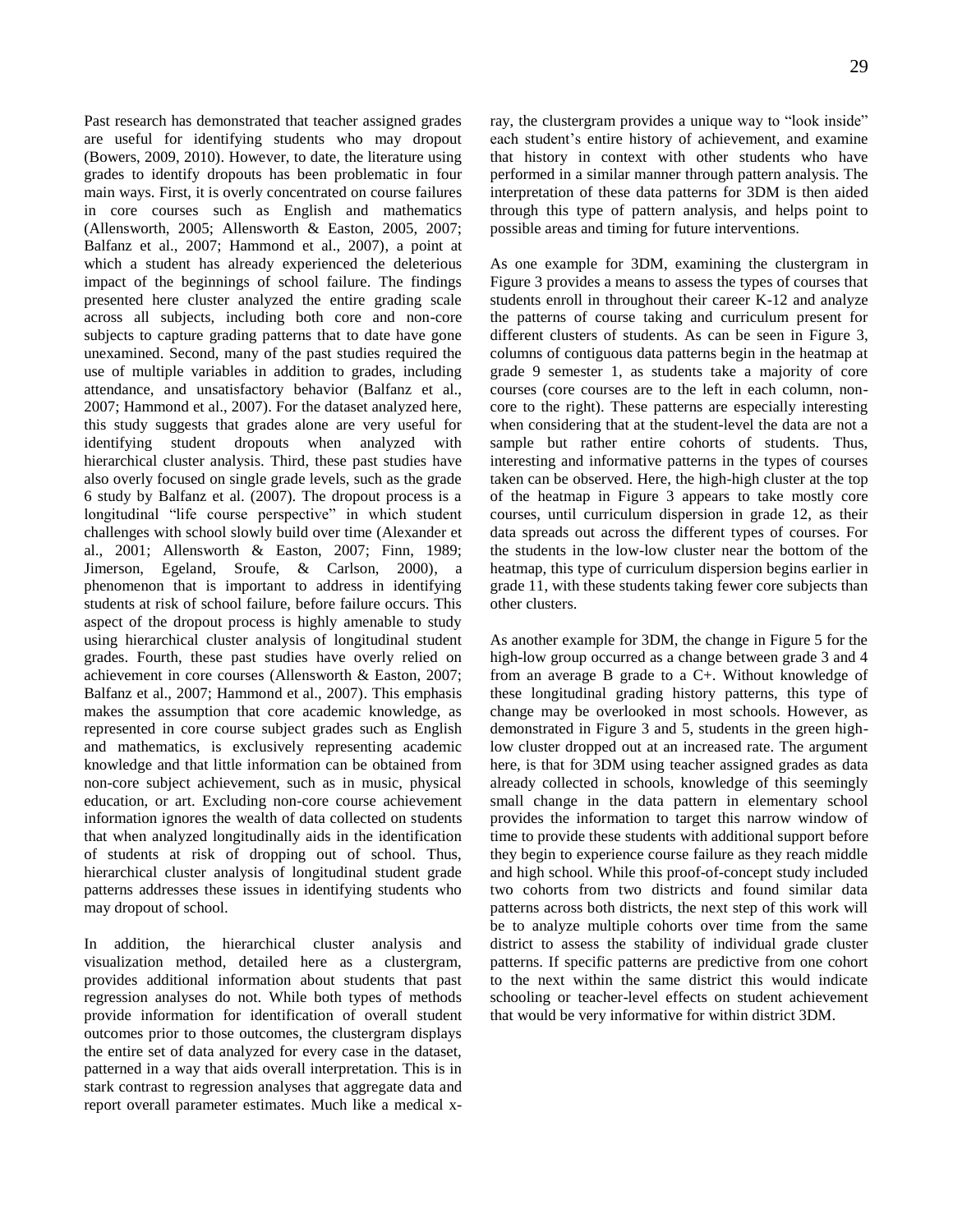#### **Suggested Citation:**

Bowers, A.J. (2010) Analyzing the Longitudinal K-12 Grading Histories of Entire Cohorts of Students: Grades, Data Driven Decision Making, Dropping Out and Hierarchical Cluster Analysis. *Practical Assessment, Research & Evaluation* (PARE), 15(7), 1-18. <http://pareonline.net/pdf/v15n7.pdf>

## **REFERENCES:**

- Alexander, K. L., Entwisle, D. R., & Kabbani, N. S. (2001). The dropout process in life course perspective: Early risk factors at home and school. *The Teachers College Record, 103*(5), 760-822.
- Allensworth, E. M. (2005). Graduation and dropout trends in Chicago: A look at cohorts of students from 1991 through 2004. Retrieved July 7, 2006, from www.consortium-chicago.org/publications/p75.html
- Allensworth, E. M., & Easton, J. Q. (2005). *The on-track indicator as a predictor of High School graduation*: Consortium on Chicago School Research at the University of Chicago.
- Allensworth, E. M., & Easton, J. Q. (2007). *What matters for staying on-track and graduating in Chicago public high schools: A close look at course grades, failures, and attendance in the freshman year*. Chicago: Consortium on Chicago School Research.
- Anderberg, M. R. (1973). *Cluster analysis for applications*. New York: Academic Press.
- Balfanz, R., Herzog, L., & MacIver, D. J. (2007). Preventing student disengagement and keeping students on the graduation path in urban middle-grades schools: Identification and effective interventions. *Educational Psychologist, 42*(4), 223-235.
- Bernhardt, V. (2004). *Data analysis for continuous school improvement*. Larchmont: Eye on Education.
- Bowers, A. J. (2007). *Grades and data driven decision making: Issues of variance and student patterns.* Michigan State University, East Lansing.
- Bowers, A. J. (2008). Promoting Excellence: Good to great, NYC's district 2, and the case of a high performing school district. *Leadership and Policy in Schools, 7*(2), 154-177.
- Bowers, A. J. (2009). Reconsidering grades as data for decision making: More than just academic knowledge. *Journal of Educational Administration, 47*(5), 609-629.
- Bowers, A. J. (2010). Grades and Graduation: A Longitudinal Risk Perspective to Identify Student Dropouts. *Journal of Educational Research, 103*(3), 191-207.
- Brookhart, S. M. (1991). Grading practices and validity. *Educational Measurement: Issues and Practice, 10*(1), 35-36.
- Carr, J., & Farr, B. (2000). Taking steps toward standardsbased report cards. In E. Trumbull & B. Farr (Eds.),

*Grading and reporting student progress in an age of standards* (pp. 185-208). Norwood: Christopher-Gordon Publishers.

- Cizek, G. J. (2000). Pockets of resistance in the assessment revolution. *Educational Measurement: Issues and Practice, 19*(2), 16-33.
- Cizek, G. J., Fitzgerald, S. M., & Rachor, R. E. (1995- 1996). Teachers' assessment practices: Preparation, isolation and the kitchen sink. *Educational Assessment, 3*(2), 159-179.
- Cleator, S., & Ashworth, A. (2004). Molecular profiling of breast cancer: Clincial implications. *British Journal of Cancer, 90*, 1120-1124.
- Cohen, M. D., March, J. G., & Olsen, J. P. (1972). A garbage can model of organizational choice. *Administrative Science Quarterly, 17*(1), 1-25.
- Copland, M. A., Knapp, M. S., & Swinnerton, J. A. (2009). Principal leadership, data, and school improvement. In T. J. Kowalski & T. J. Lasley (Eds.), *Handbook of databased decision making in education* (pp. 153-172). New York, NY: Routledge.
- Creighton, T. B. (2001a). Data analysis and the principalship. *Principal Leadership, 1*(9), 52-57.
- Creighton, T. B. (2001b). *Schools and data: The educator's guide for using data to improve decision making*. Thousand Oaks: Corwin Press.
- Cross, L. H., & Frary, R. B. (1999). Hodgepodge grading: Endorsed by students and teachers alike. *Applied Measurement in Education, 12*(1), 53-72.
- D'haeseleer, P. (2005). How does gene expression clustering work? *Nature Biotechnology, 23*, 1499-1501.
- DeHoon, M. J. L., Imoto, S., Nolan, J., & Miyano, S. (2004). Open source clustering software. *Bioinformatics, 20*(9), 1453-1454.
- Dolled-Filhart, M., Ryden, L., Cregger, M., Jirstrom, K., Harigopal, M., Camp, R. L., et al. (2006). Classification of breast cancer using genetic algorithms and tissue microarrays. *Clinical Cancer Research, 12*, 6458-6459.
- Ein-Dor, L., Zuk, O., & Domany, E. (2006). Thousands of samples are needed to generate a robust gene list for predicting outcome in cancer. *Proceedings of the National Academy of Sciences, 103*(15), 5923-5928.
- Eisen, M. B., & DeHoon, M. (2002). *Cluster 3.0 Manual*. Palo Alto, CA: Stanford University.
- Eisen, M. B., Spellman, P. T., Brown, P. O., & Botstein, D. (1998). Cluster analysis and display of genome-wide expression patterns. *Proceedings of the National Academy of Sciences, 95*, 14863-14868.
- Farr, B. P. (2000). Grading practices: An overview of the issues. In E. Trumbull & B. Farr (Eds.), *Grading and reporting student progress in an age of standards* (pp. 1-22). Norwood: Christopher-Gordon Publishers.
- Finn, J. D. (1989). Withdrawing from school. *Review of Educational Research, 59*(2), 117-142.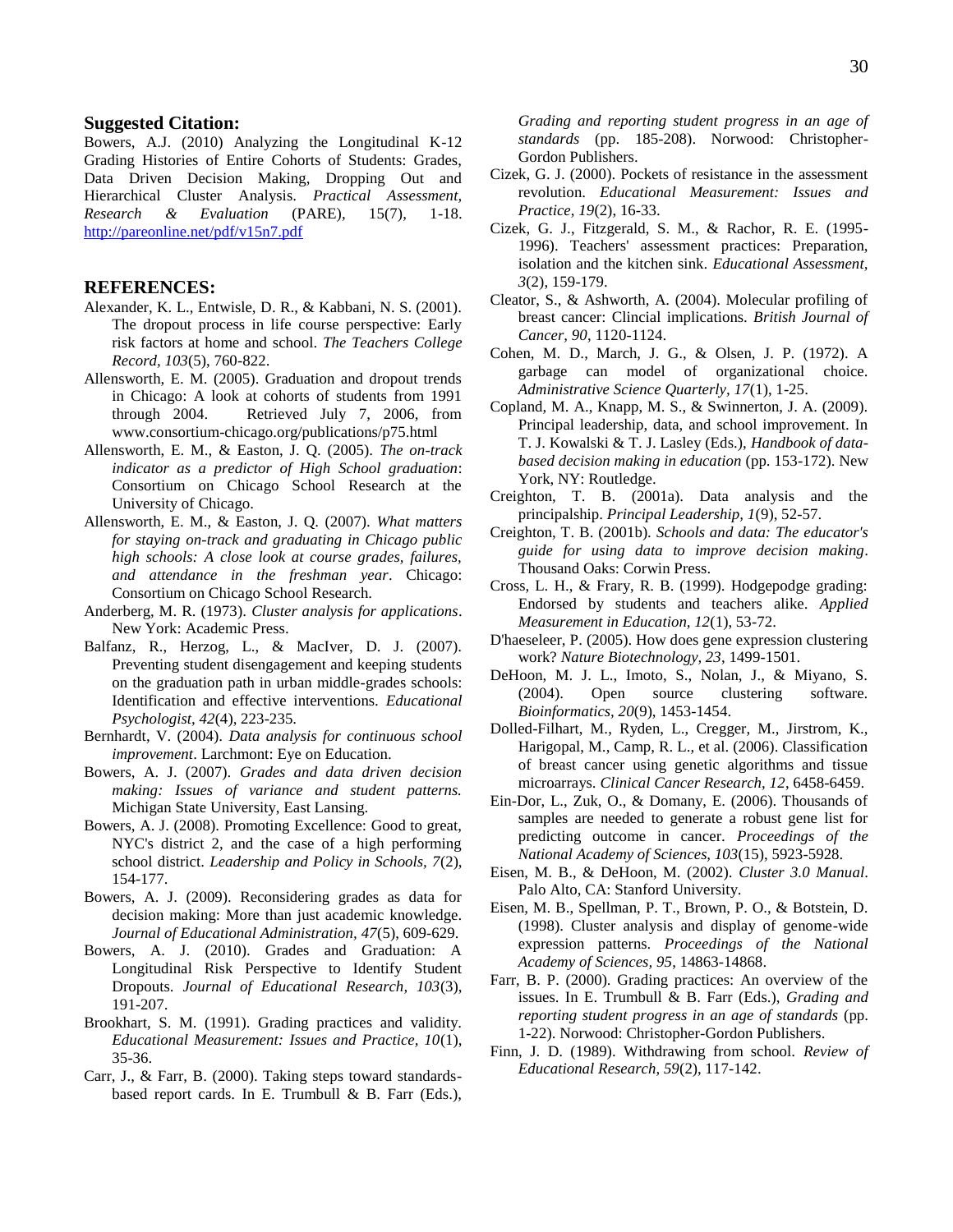- Frey, B. J., & Dueck, D. (2007). Clustering by passing messages between data points. *Science, 315*(5814), 972-976.
- Gleason, P., & Dynarski, M. (2002). Do we know whom to serve? Issues in using risk factors to identify dropouts. *Journal of Education for Students Placed at Risk, 7*(1), 25-41.
- Guskey, T. R. (2007). Multiple sources of evidence: An analysis of stakeholder perceptions of various indicators of student learning. *Educational Measurement: Issues and Practice, 26*(1), 19-27.
- Halverson, R. R., Grigg, J., Prichett, R., & Thomas, C. (2007). The new instructional leadership: Creating datadriven instructional systems in school. *Journal of School Leadership, 17*(2), 159-194.
- Hamilton, L., Halverson, R. R., Jackson, S., Mandinach, E., Supovitz, J. A., & Wayman, J. C. (2009). *Using student achievement data to support instructional decision making* (No. NCEE 2009-4067). Washington, DC: National Center for Education Evaluation and Regional Assistance, Institute of Education Sciences, U.S. Department of Education.
- Hammond, C., Linton, D., Smink, J., & Drew, S. (2007). *Dropout risk factors and exemplary programs: A technical report*. Clemson, S.C.: National Dropout Prevention Center.
- Hargis, C. H. (1990). *Grades and grading practices: Obstacles to improving education and helping at-risk students*. Springfield: Charles C. Thomas.
- Honig, M. I., & Coburn, C. E. (2008). Evidence-based decision making in school district central offices. *Educational Policy, 22*(4), 578-608.
- Hubert, L. J., Köhn, H.-F., & Steinley, D. L. (2009). Cluster analysis: A toolbox for MATLAB. In R. E. Millsap & A. Maydeu-Olivares (Eds.), *The SAGE handbook of quantitative methods in psychology* (pp. 444-512). Thousand Oaks, CA: SAGE Publications Inc.
- Ikemoto, G. S., & Marsh, J. A. (2007). Cutting through the "data-driven" mantra: Different conceptions of datadriven decision making. In P. A. Moss (Ed.), *Evidence and decision making: The 106th yearbook of the National Society for the Study of Education, Part 1* (pp. 105-131). Malden, Mass: Blackwell Publishing.
- Jain, A. K., & Dubes, R. C. (1988). *Algorithms for clustering data*. Englewood Cliffs, NJ: Prentice Hall.
- Janosz, M., LeBlanc, M., Boulerice, B., & Tremblay, R. E. (2000). Predicting different types of school dropouts: A typological approach with two longitudinal samples. *Journal of Educational Psychology, 92*(1), 171-190.
- Jimerson, S. R., Egeland, B., Sroufe, L. A., & Carlson, B. (2000). A prospective longitudinal study of high school dropouts examining multiple predictors across development. *Journal of School Psychology, 38*(6), 525-549.
- Kallioniemi, A. (2002). Molecular signatures of breast cancer - Predicting the future. *New England Journal of Medicine, 347*(25), 2067-2068.
- Kirschenbaum, H., Napier, R., & Simon, S. B. (1971). *Wadja-get? The grading game in American education*. New York City: Hart Publishing Company.
- Kohonen, T. (1997). *Self-organizing maps*. New York: Springer.
- Konold, T. R., & Kauffman, J. M. (2009). The No Child Left Behind Act: Making decisions without data or other reality checks. In T. J. Kowalski & T. J. Lasley (Eds.), *Handbook of data-based decision making in education* (pp. 72-86). New York, NY: Routledge.
- Lekholm, A. K., & Cliffordson, C. (2008). Discrepancies between school grades and test scores at individual and school level: effects of gender and family background. *Educational Research and Evaluation, 14*(2), 181-199.
- Lorr, M. (1983). *Cluster analysis for social scientists: Techniques for analyzing and simplifying complex blocks of data*. San Francisco: Jossey-Bass, Inc.
- Lu, J., Getz, G., Miska, E. A., Alvarez-Saaverda, E., Lamb, J., Peck, D., et al. (2005). Micro-RNA expression profiles classify human cancers. *Nature, 435*(9), 834- 838.
- March, J. G. (1997). Understanding how decisions happen in organizations. In Z. Shapira (Ed.), *Organizational decision making* (pp. 9-32). Cambridge: Cambridge University Press.
- McMillan, J. H. (2001). Secondary teachers' classroom assessment and grading practices. *Educational Measurement: Issues and Practice, 20*(1), 20-32.
- NCES. (2006). Common Core of Data. Retrieved December 18, 2006, from http://nces.ed.gov/ccd/
- O'Connell, M., & Sheikh, H. (2009). Non-cognitive abilities and early school dropout: Longitudinal evidence from NELS. *Educational Studies, 35*(4), 475-479.
- Park, V., & Datnow, A. (2009). Co-constructing distributed leadership: District and school connections in datadriven decision-making. *School Leadership and Management, 29*(5), 477-494.
- Quackenbush, J. (2006). Microarray analysis and tumor classification. *The New England Journal of Medicine, 354*(23), 2463-2475.
- Raths, J., Kotch, S. A., & Carrino-Gorowara, C. (2009). Research on teachers using data to make decisions. In T. J. Kowalski & T. J. Lasley (Eds.), *Handbook of databased decision making in education* (pp. 207-221). New York, NY: Routledge.
- Rencher, A. C. (2002). *Methods in multivariate analysis* (2nd ed.). Hoboken: John Wiley & Sons, Inc.
- Romesburg, H. C. (1984). *Cluster analysis for researchers*. Belmont, CA: Lifetime Learning Publications.
- Rumberger, R. W. (1995). Dropping out of middle school: A multilevel analysis of students and schools. *American Educational Research Journal, 32*(3), 583-625.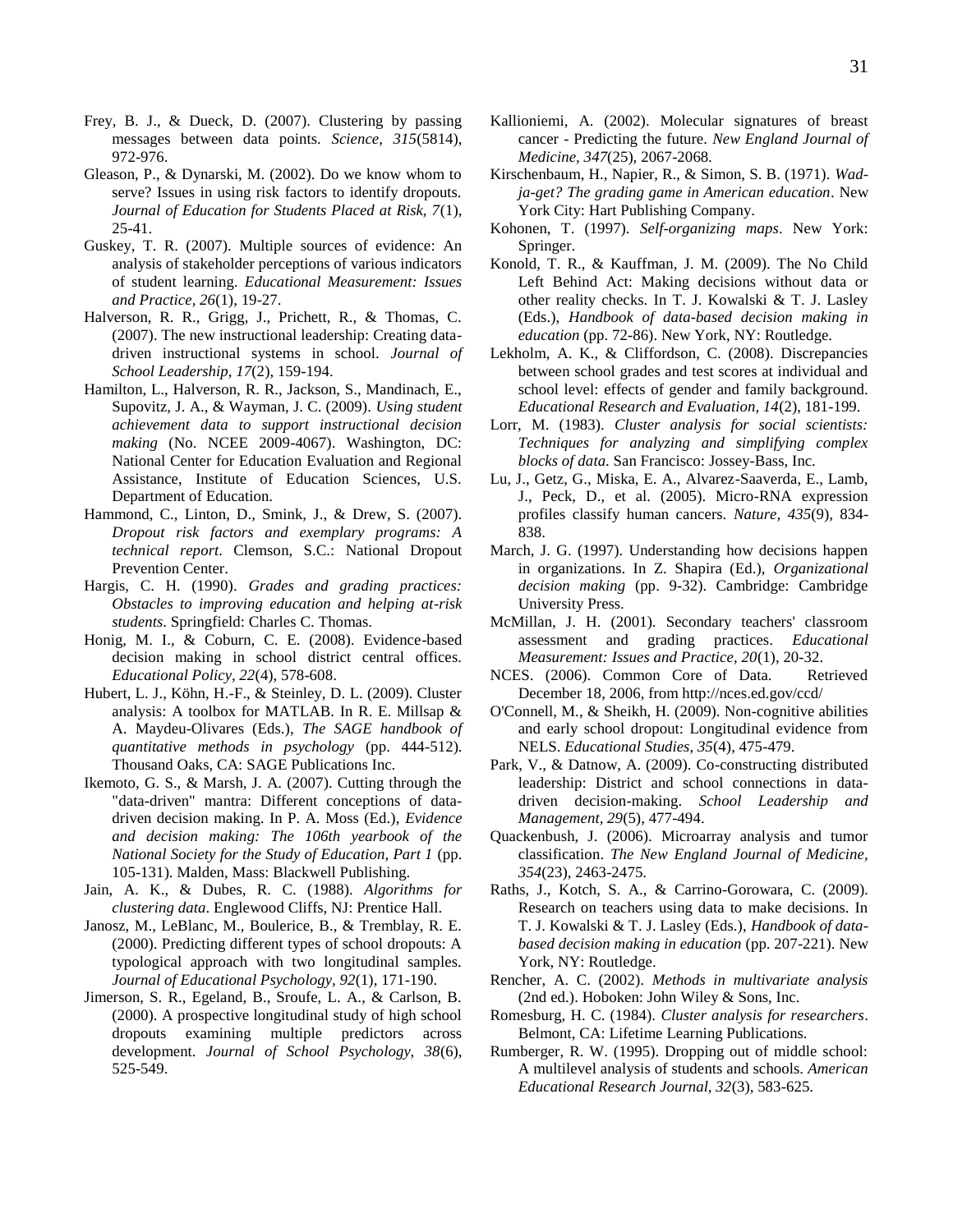- Rumberger, R. W., & Palardy, G. J. (2005). Test scores, dropout rates, and transfer rates as alternative indicators of high school performance. *American Educational Research Journal, 42*(1), 3-42.
- Shen, R., Ghosh, D., Chinnaiyan, A., & Meng, Z. (2006). Eigengene-based linear discriminant model for tumor classification using gene expression microarray data. *Bioinformatics, 22*(21), 2635-2642.
- Shepard, L. A. (2006). Classroom assessment. In R. L. Brennan (Ed.), *Educational measurement* (Fourth ed., pp. 623-646). Westport, CT: Praeger Publishers.
- Sireci, S. G., Robin, F., & Patelis, T. (1999). Using cluster analysis to facilitate standard setting. *Applied Measurement in Education*.
- Sneath, P. H. A., & Sokal, R. R. (1973). *Numerical taxonomy: The principles and practice of numerical classification* San Francisco: W.H. Freeman.
- van'tVeer, L. J., Dai, H., vandeVijver, M. J., He, Y. D., Hart, A. A. M., Mao, M., et al. (2002). Gene Expression Profiling Predicts Clinical Outcome of Breast Cancer. *Nature, 415*, 530-536.
- vandeVijver, M. J., He, Y. D., van'tVeer, L. J., Dai, H., Hart, A. A. M., Voskuil, D. W., et al. (2002). A geneexpression signature as a predictor of survival in breast cancer. *The New England Journal of Medicine, 347*(25), 1999-2009.
- Vilo, J. (2003). Expression profiler EPCLUST. 2005, from http://ep.ebi.ac.uk/EP/EPCLUST/
- Wayman, J. C., Cho, V., & Johnston, M. T. (2007). *The data-informed district: A district-wide evaluation of data use in the Natrona county school district*. Austin: The University of Texas at Austin.
- Wayman, J. C., & Stringfield, S. (2006a). Data use for school improvement: School practices and research perspectives. *American Journal of Education, 112*(4), 463-468.
- Wayman, J. C., & Stringfield, S. (2006b). Technologysupported involvement of entire faculties in examination of student data for instructional improvement. *American Journal of Education, 112*(4), 549-571.
- Weinstein, J. N., Myers, T. G., O'Connor, P. M., Friend, S. H., Fornace, A. J., Kohn, K. W., et al. (1997). An information-intensive approach to the molecular pharmacology of cancer. *Science, 275*(5298), 343-349.
- Wightman, L. F. (1993). *Clustering United States law schools using variables that describe size, cost, selectivity, and student body charateristics*. Newtown, PA: Law School Admission Council.
- Wilson, M. (2004). *Towards coherence between classroom assessment and accountability: 103rd yearbook of the National Society for the Study of Education*. Chicago: The University of Chicago Press.
- Young, S., & Shaw, D. G. (1999). Profiles of effective college and university teachers. *The Journal of Higher Education, 70*(6), 670-686.
- Zapala, M. A., & Schork, N. J. (2006). Multivariate regression analysis of distance matrices for testing associations between gene expression patterns and related variables. *Proceedings of the National Academy of Sciences, 103*(51), 19430-19435.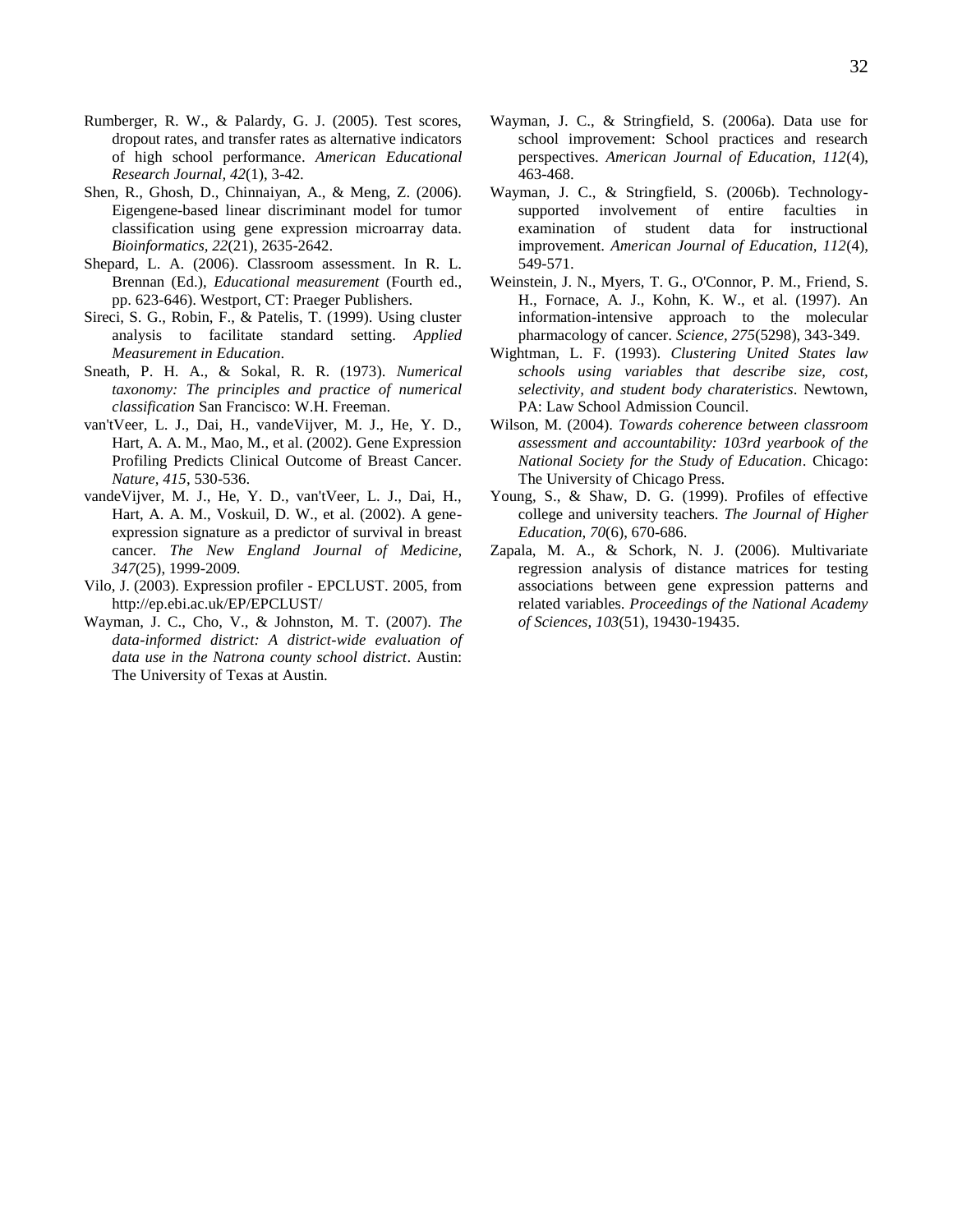## APPENDIX A

Following the recommendations of the literature cited above, hierarchical cluster analysis was performed in this study as follows. First, student course grades were categorized by subject for each semester and grade level from grades K through 12 as discussed in the methods. Second, grades were converted from letter grades to a five-point scale (0-4). Third, the data matrix Y was obtained which contained the data for both cohorts of students with every subject specific grade, K-12, in which  $y'_i$  is an observation vector corresponding to each student case, and  $y_j$  is a column corresponding to subject specific numeric grades, converted from letter grades as detailed above. Fourth, each  $y_i$  was normalized through z-scoring, so that the data in the entire matrix Y was replaced with z-scores based on the means of each subject specific and grade-level specific column,  $y_i$ . This step is recommended to control for overweighting in the clustering algorithm by arbitrary cases (Rencher, 2002; Romesburg, 1984). Fifth, the similarity distance matrix was generated. The distance measure employed was uncentered correlation which is commonly used in hierarchical clustering (Eisen & DeHoon, 2002; Romesburg, 1984) and is represented by the following equations:

$$
r(x_i, y_i) = \frac{1}{n} \sum_{i=1}^n \left( \frac{x_i}{\sigma_x^{(0)}} \right) \left( \frac{y_i}{\sigma_y^{(0)}} \right)
$$

Equation 1

$$
\sigma_x^{(0)} = \sqrt{\frac{1}{n} \sum_{i=1}^n (x_i)^2}
$$

Equation 2

$$
\sigma_{y}^{(0)} = \sqrt{\frac{1}{n} \sum_{i=1}^{n} (y_i)^2}
$$
  
Equation 3

The uncentered correlation function,  $r(x_i, y_i)$  defined in Equation 1 is highly similar to the Pearson product moment correlation, except that it assumes that the mean is 0 for every series even when it is not, through the use of a modified standard deviation ( $\sigma$ ) (equations 2 and 3) for data vectors for two separate cases,  $x_i$  and  $y_i$ . This is important when considering two vectors that have the same shape but are separated by a constant value, and thus offset from each other. The Pearson correlation (a centered correlation) would be the same for these two vectors, namely 1, while the uncentered correlation for these two vectors would not be 1 (Anderberg, 1973; Eisen & DeHoon, 2002). This is valuable when examining the similarity of trends of student grade patterns over time, since if the trend of two students was the same, yet they were always offset by one letter grade, the Pearson product moment correlation would deem the two similar. The use of uncentered correlation helps to address this issue in the similarity matrix. Furthermore, it should be noted that the choice of which distance measure is "best" for any particular application is under contention (Anderberg, 1973; Ein-Dor, Zuk, & Domany, 2006; Eisen & DeHoon, 2002; Eisen et al., 1998; Jain & Dubes, 1988; Lorr, 1983; Lu et al., 2005; Romesburg, 1984; Shen, Ghosh, Chinnaiyan, & Meng, 2006; Sneath & Sokal, 1973; vandeVijver et al., 2002; Weinstein et al., 1997; Zapala & Schork, 2006). Hence, while the question of which distance measure performs best with education data is of interest, it is outside the scope of this study.

The sixth step is to apply a clustering algorithm iteratively to the distance matrix. The use of the average linkage algorithm here is due to its demonstrated success in the past in identifying patterns predictive of overall outcomes from similar types of datasets (Bowers, 2007; D'haeseleer, 2005; Eisen et al., 1998; Quackenbush, 2006; Romesburg, 1984). For average linkage, Equation 4, if  $r(x_i, y_i)$  is equal to Equation 1, uncentered correlation, the distance between any two clusters A and B is defined as the average distance of the total number of cases within both clusters,  $n_A n_B$ , between the total number of cases in cluster A,  $n_A$ , and the total number of cases in cluster B,  $n_B$ , such that:

in which